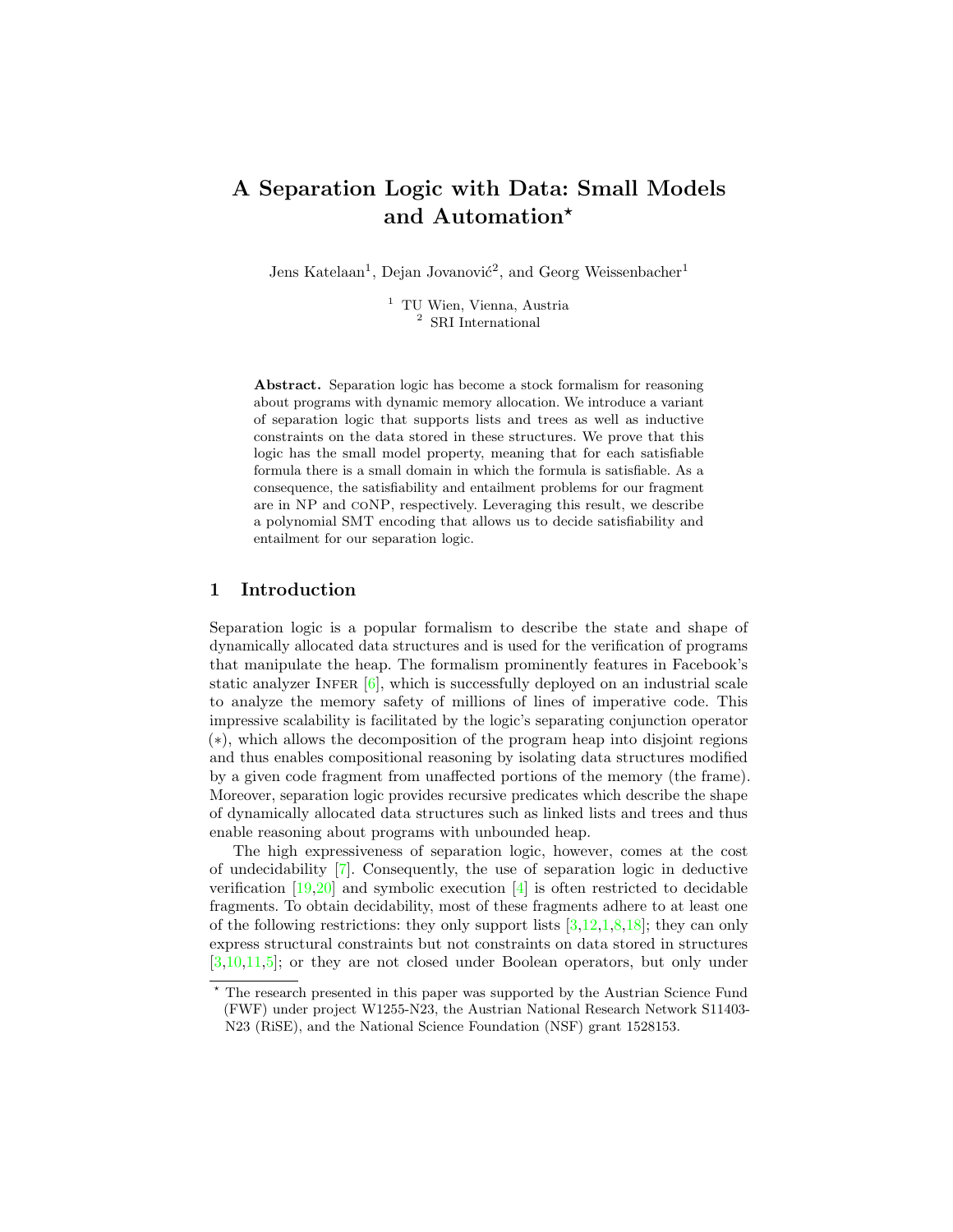separating conjunction  $[3,10,5,13]$  $[3,10,5,13]$  $[3,10,5,13]$  $[3,10,5,13]$ . Yet, the computational complexity is still daunting in many cases: deciding satisfiability is ExpTime-hard for the fragments in  $[5,13]$  $[5,13]$ , for instance, and  $[10]$  and the STRAND logic  $[14]$  rely on a reduction of structural constraints to monadic second-order logic. Other separation logics and related formalisms are undecidable altogether [\[22\]](#page-15-15).

We present a decidable separation logic that aims to strike a balance between expressiveness and computational complexity. Our logic supports list and tree segments as well as arbitrary data constraints, allowing us to describe common data structures such as binary search trees and max-heaps. Notably, the spatial formulas of our fragment are closed under classical Boolean operators including negation, allowing us to decide satisfiability and entailment.

This decidability result is established by showing that the structural part of our separation logic has the small-model property. In particular, we provide a bound that is linear in the number of variables in the formula. As a consequence, the satisfiability problem of our fragment is in NP and entailment in coNP (exploiting closure under negation). Moreover, the explicit bound provided by our small-model theorem enables a range of SAT/SMT-encodings of our separation logic. We characterize the properties that such encodings must satisfy and provide a complete polynomial-size encoding of our logic.

While we are not the first to propose an encoding of separation logic into SMT  $(12)$  implements a reachability theory in SMT, lists with length constraints are encoded in  $[18]$ , and an encoding supporting the magic wand operator but not recursive predicates is described in [\[23\]](#page-15-16)), our approach lifts a number of requirements of encodings of comparable expressiveness and complexity [\[19,](#page-15-2)[20\]](#page-15-3).

First, the encodings in [\[19](#page-15-2)[,20\]](#page-15-3) are based on theories for reachability in function graphs [\[12](#page-15-6)[,25\]](#page-15-17) as well as a theory of finite sets, whereas we rely only on theories supported by off-the-shelf SMT solvers. Second, in [\[20\]](#page-15-3), reasoning about trees relies on ghost variables representing pointers to parent nodes. Reachability predicates are restricted to these parent fields. In our approach, we support reasoning about left and right descendants. Third, our encoding can be easily combined with arbitrary data theories, whereas the data constraints in [\[19,](#page-15-2)[20\]](#page-15-3) are harder to generalize, since they depend on local theory extensions. Fourth, our logic supports reasoning about tree segments via a notion of stop points, thus generalizing the structural properties about tree-like structures that can be expressed in the logic compared to [\[20\]](#page-15-3).

The paper is structured as follows. In Section [2,](#page-2-0) we introduce  $SL<sub>data</sub>$ , a separation logic with support for lists, trees, and data, but without constraints on the data stored inside the lists and trees. We prove the small-model property for  $SL_{data}$  in Section [3.](#page-5-0) In Section [4,](#page-8-0) we introduce  $SL_{data}^*$ , an extension of  $SL_{data}$ in which the data inside of list and tree structures can be constrained by formulas from the data theory. We show how to lift the small-model property to this extended setting. In Section [5,](#page-10-0) we present a polynomial encoding of  $\mathbf{SL}^*_{data}$  into SMT. We conclude in Section [6.](#page-14-0)<sup>[3](#page-1-0)</sup>

<span id="page-1-0"></span><sup>&</sup>lt;sup>3</sup> Due to lack of space some proofs and additional material are omitted and can be found in the extended version.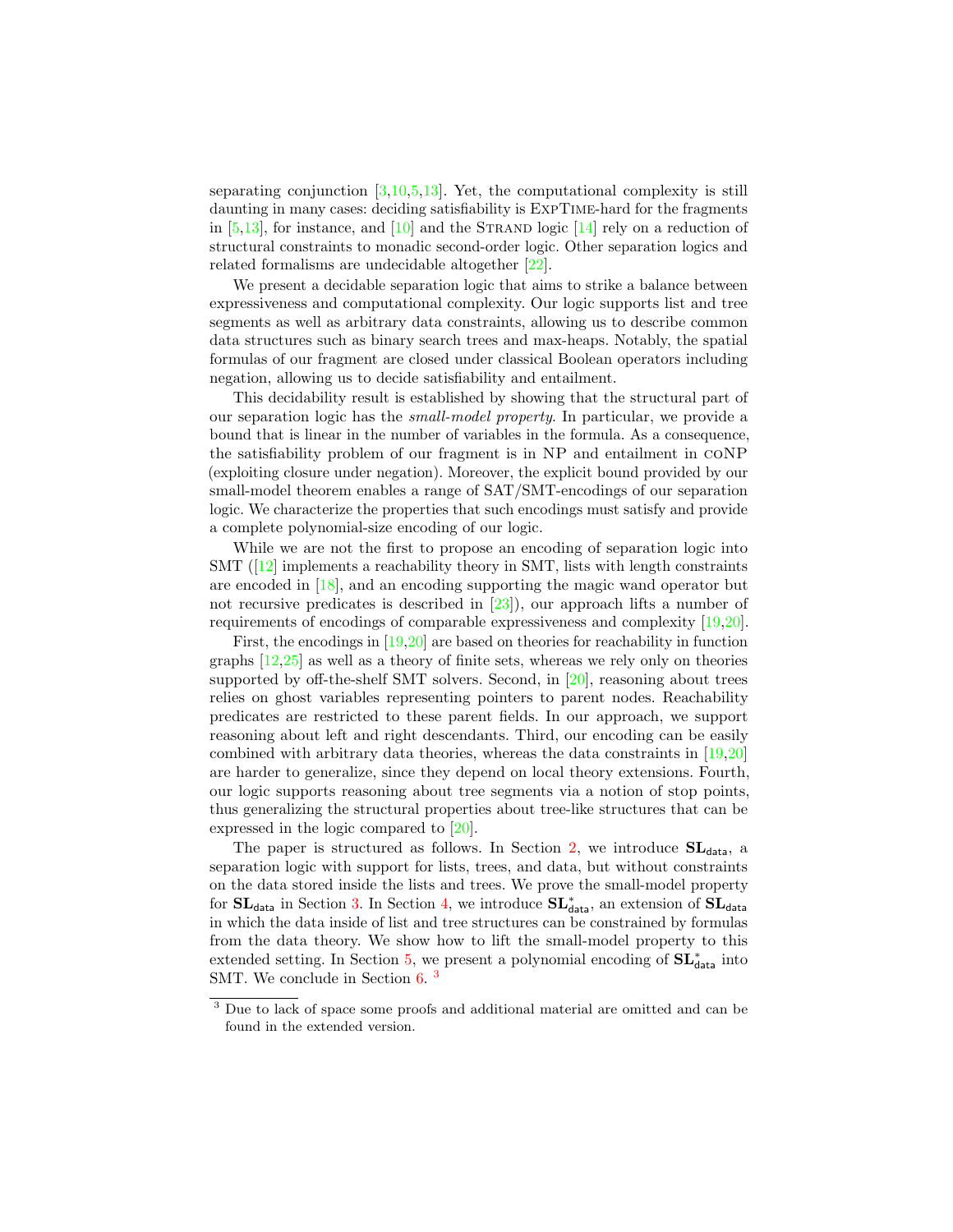<span id="page-2-1"></span>

| $t := \text{null} \mid x \in \mathcal{X}$                                                                                                                        |                      |
|------------------------------------------------------------------------------------------------------------------------------------------------------------------|----------------------|
| $A_{Spatial} ::= t \rightarrow_f t \mid \text{list}(t, \mathbf{s}) \mid \text{tree}(t, \mathbf{s}) \mid \mathcal{F}_{\text{loc}} \mid \mathcal{F}_{\text{data}}$ | Spatial atoms        |
| $F_{Spatial} ::= A_{Spatial}   F_{Spatial} * F_{Spatial}$                                                                                                        | Spatial formulas     |
| $F ::= F_{Spatial}   \neg F   F \vee F   F \wedge F$                                                                                                             | $SL_{data}$ formulas |

Fig. 1: Syntax of the core separation logic  $SL_{data}$  with lists, trees, and data.

#### <span id="page-2-0"></span>2 Separation Logic with Lists, Trees, and Data

In this section we introduce the core fragment of our separation logic of lists, trees, and data. Our approach is parametric with respect to a background theory  $\mathcal{T}_{data}$  of the data domain, and a background theory  $\mathcal{T}_{loc}$  of the location domain. We denote with  $\mathcal{F}_{data}$  and  $\mathcal{F}_{loc}$  the sets of all quantifier-free  $\mathcal{T}_{data}$ -formulas and  $\mathcal{T}_{\text{loc}}$ -formulas, respectively. The background theories can be instantiated with any first-order theory with equality, as usual in satisfiability modulo theories (see, e.g.,  $[2]$ ). We denote this logic with  $SL<sub>data</sub>$ .

*Syntax*. We work in a many-sorted logic with equality. The signature of  $SL<sub>data</sub>$ contains the sorts  $S = \{loc, data\}$ , representing locations and data, respectively. We assume a countable infinite set of (sorted) variables  $\mathcal X$  and a dedicated constant null of sort loc. We denote with s a vector  $\langle s_1, \ldots, s_n \rangle$  of variables from  $\mathcal{X}$ , and write  $\epsilon$  for an empty vector, and  $s_1 \cdot s_2$  for the concatenation of two vectors.

Let  $FId = \{n, l, r, d\}$  be the set of field identifiers corresponding to the next element of a list node, the left and the right child of a binary tree node, and the data field. To each field  $f \in \text{Fld}$  we associate a binary points-to predicate  $\rightarrow_f$ with the following signatures:

| $\rightarrow_n : \text{loc} \times \text{loc} \rightarrow \text{Bool}$ , | $\rightarrow_1 : \text{loc} \times \text{loc} \rightarrow \text{Bool}$ , |  |
|--------------------------------------------------------------------------|--------------------------------------------------------------------------|--|
| $\rightarrow_r : \text{loc} \times \text{loc} \rightarrow \text{Bool}$ , | $\rightarrow_d$ : loc $\times$ data $\mapsto$ Bool.                      |  |

The logic includes two inductive predicates list and tree with signatures

list : loc  $\times$  loc<sup>\*</sup>  $\mapsto$  Bool,  $\mapsto$  Bool, tree : loc  $\times$  loc $^* \mapsto$  Bool.

The syntax of  $SL_{data}$  is presented in Figure [1.](#page-2-1) A formula in  $SL_{data}$  is a wellsorted Boolean combination of spatial formulas  $(F_{Spatial})$ . Spatial formulas are constructed by applying the separating conjunction ∗ to the spatial atoms. The spatial atoms are  $\mathcal{T}_{loc}$  and  $\mathcal{T}_{data}$  formulas, the points-to predicate  $x \rightarrow_f y$ , the list predicate list(x, s) and the tree predicate tree(x, s). To ease notation, we denote a separating conjunction of several points-to predicates over the same variable  $x$ with  $x \rightarrow_{\mathsf{p}_1,\dots,\mathsf{p}_n} (y_1,\dots,y_n)$ . The vector **s** is a vector of structural stop points delineating the data structure. By abuse of notation, we omit s when it is empty.

Our logic departs from standard presentations of separation logic (see, e.g., [\[24\]](#page-15-19)) in several details. First, we do not have emp, the empty heap. It can be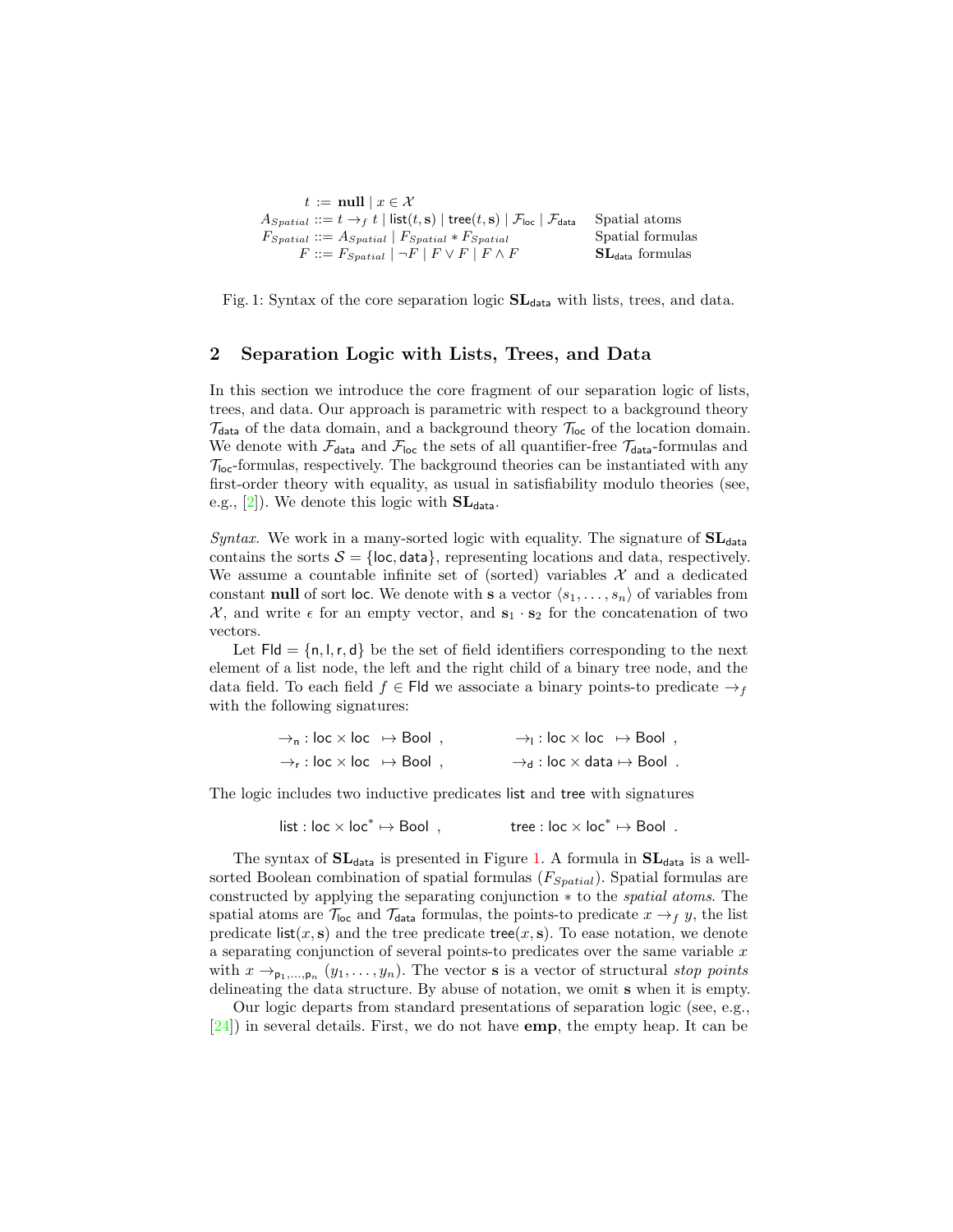introduced as syntactic sugar, e.g.  $emp := (null = null)$ . Second, we include an independent points-to predicate for each field of lists and trees to facilitate extensions of the logic to doubly-linked and/or overlaid data structures, see e.g. [\[9\]](#page-15-20). Third, our lists and tree fragments represent data structures that start from  $x$  and end in stop points  $s$  in an ordered fashion. Additionally—unlike in many decidable separation logics  $[3,10]$  $[3,10]$ —we allow arbitrary Boolean structure outside of the spatial conjunction.

*Example 1 (Syntax)*. Let  $x, y, z$  be variables of sort loc, and w be of sort data.

- list(x,  $\langle y \rangle$ ) \* list(y) are disjoint list segments from x to y and from y to null.
- tree $(x, \langle y, z \rangle)$  ∗ tree $(y)$  ∗ tree $(z)$  represents a binary tree rooted in x that contains two subtrees y and z ordered from left to right, as specified by  $\langle y, z \rangle$ .
- $(x \rightarrow_{n,d} (y,w)) * \text{list}(y) * (w > 0)$  (where  $\mathcal{T}_{data}$  is an arithmetic theory) states that x is a list node with data  $w > 0$  pointing to a list with head y.

*Semantics.* We denote with  $f = \{x_1, \ldots, x_n \mapsto y_1, \ldots, y_n\}$  a partial function that maps  $x_i$  to  $y_i$  and is otherwise undefined, and write  $f = \emptyset$  if f is undefined everywhere. We write  $dom(f)$  and  $img(f)$  for the domain and image of f.

The semantics of  $SL<sub>data</sub>$  formulas are defined in terms of heap interpretations. Let  $X \subseteq \mathcal{X}$  be a set of variables. A heap interpretation M over X is a map that interprets each sort  $\sigma \in \mathcal{S}$  as a non-empty domain  $\sigma^{\mathcal{M}}$ , each  $x \in X \cup \{\text{null}\}\$ of sort  $\sigma$  as an element  $x^{\mathcal{M}} \in \sigma^{\mathcal{M}}$ , and each points-to predicate  $\rightarrow_f$  of sort  $\sigma_1 \times \sigma_2 \mapsto$  Bool is interpreted as a partial function  $f^{\mathcal{M}} : \sigma_1 \to \sigma_2$  with finite domain such that  $f^{\mathcal{M}}(\textbf{null})$  is undefined (i.e., null may never be allocated) and such that  $dom(n) \cap (dom(l) \cup dom(r)) = \emptyset$ , i.e., a location cannot be both a list and a tree location.

We denote with  $\mathcal{M}[x_1, \ldots, x_n \mapsto v_1, \ldots, v_n]$  a heap interpretation over  $X \cup$  ${x_1, \ldots, x_n}$  that differs from M only by interpreting the variables  $x_i$  as values  $v_i$ . Let  $\ell_1, \ell_2 \in \text{loc}^{\mathcal{M}}$ . We write  $\ell_1 \to_{\mathcal{M}} \ell_2$  if  $\ell_2 = f^{\mathcal{M}}(\ell_1)$  for some  $f \in \text{Fld}$ . We extend this notation to variables and write  $x \to_M y$  if for two variables  $x, y \in X$ it holds that  $x^{\mathcal{M}} \to_{\mathcal{M}} y^{\mathcal{M}}$ . We denote with  $\to_{\mathcal{M}}^*$  and  $\to_{\mathcal{M}}^+$  the usual Kleene closures of  $\rightarrow_M$  and say that  $\ell_2$  is *reachable from*  $\ell_1$  if  $\ell_1 \rightarrow^*_{M} \ell_2$ .

A location  $\ell \in \text{loc}^{\mathcal{M}}$  is an *allocated location* in M if there exists an  $f \in$  $\{\mathsf{n},\mathsf{l},\mathsf{r}\}\n\text{ such that } \ell \in \text{dom}(f^{\mathcal{M}}).$  We define  $\text{loc}^{\mathcal{M}}_{\text{list}} := \{ \ell \in \text{loc}^{\mathcal{M}} \mid \ell \in \text{dom}(\mathsf{n}) \}$ and  $\text{loc}^{\mathcal{M}}_{\text{tree}} := \Big\{ \ell \in \text{loc}^{\mathcal{M}} \mid \ell \in \text{dom}(\mathsf{I}) \cup \text{dom}(\mathsf{r}) \Big\}.$  Location  $\ell$  is fully allocated in  $M$  if it allocates data and either the next pointer or both the left and right pointer, i.e., if  $\ell \in (\text{dom}(\mathsf{n}^{\mathcal{M}}) \cup (\text{dom}(\mathsf{l}^{\mathcal{M}}) \cap \text{dom}(\mathsf{r}^{\mathcal{M}}))) \cap \text{dom}(\mathsf{d}^{\mathcal{M}})$ . Location  $\ell$ is labeled in M if there exists an  $x \in X \cup \{\text{null}\}\$  with  $x^{\mathcal{M}} = \ell$ . Otherwise,  $\ell$  is unlabeled.

The size of M, denoted  $|M|$ , is the number of allocated locations in  $\mathcal{M}$ .<sup>[4](#page-3-0)</sup> The size of a formula F, denoted  $|F|$ , is defined as the numbers of terms, atomic formulas, and operators in F (including symbols from  $\mathcal{T}_{\text{loc}}$  and  $\mathcal{T}_{\text{data}}$ ).

<span id="page-3-0"></span><sup>4</sup> This size notion captures the amount of allocated memory rather than the amount of addressable memory (which is determined by the interpretation of the location domains).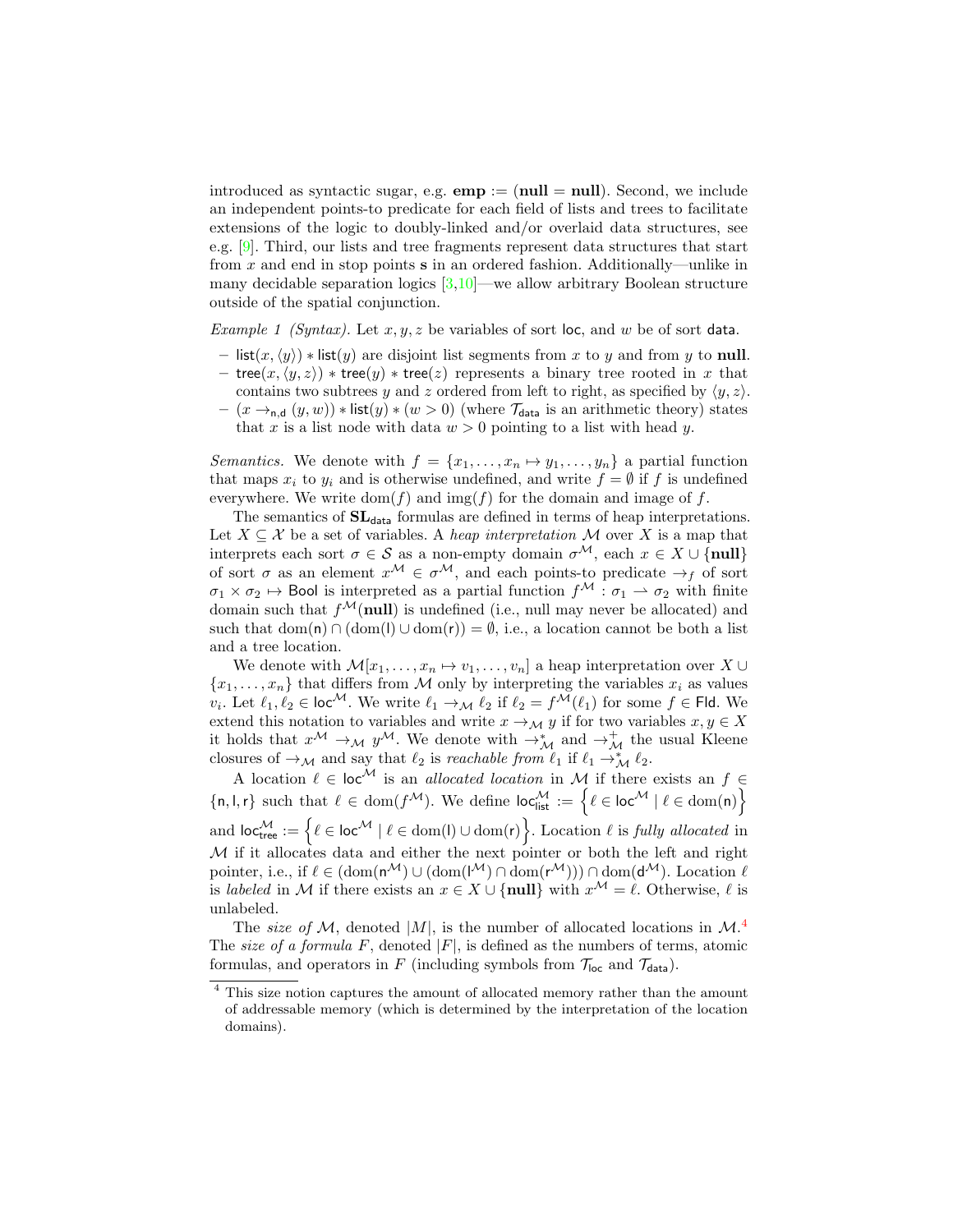<span id="page-4-0"></span>
$$
\begin{array}{lllllllllllllll} &\mathcal{M}\models x\rightarrow_f y & \text{iff } \mathcal{M}=\{x^{\mathcal{M}}\mapsto y^{\mathcal{M}}\}\wedge \ \forall h\in \mathsf{Fld}\ .\ h\neq f\implies h=\emptyset \\ &\mathcal{M}\models F_{\mathsf{loc}} & \text{iff } (\mathcal{M}\models_{\mathsf{loc}}\Gamma) \wedge \forall h\in \mathsf{Fld}\ .\ h=\emptyset \\ &\mathcal{M}\models F_{\mathsf{data}} & \text{iff } (\mathcal{M}\models_{\mathsf{data}}\mathcal{F}_{\mathsf{loc}})\wedge \forall h\in \mathsf{Fld}\ .\ h=\emptyset \\ &\mathcal{M}\models F\ast G & \text{iff } \mathcal{M}=\mathcal{M}_1\oplus \mathcal{M}_2\wedge \mathcal{M}_1\models F\wedge \mathcal{M}_2\models G \\ &\mathcal{M}\models F\vee G & \text{iff } \mathcal{M}\models F\vee M\models G \\ &\mathcal{M}\models F\vee G & \text{iff } \mathcal{M}\models F\vee M\models G \\ &\mathcal{M}\models\neg F & \text{iff not }\mathcal{M}\models F \\ &\mathcal{M}\models x\notin \mathsf{s} & \text{iff }\mathcal{M}_{yz\in \mathsf{s}}\mathcal{M}\models x\neq y \\ &\mathcal{M}\models \mathsf{pred}_u^0(x,\mathsf{s}) & \text{iff }\mathcal{M}\models x=\mathsf{null} \\ &\mathcal{M}\models \mathsf{pred}_u^0(x,\mathsf{c}) & \text{iff }\mathcal{M}\models x=\mathsf{null} \\ &\mathcal{M}\models \mathsf{pred}_u^0(x,\mathsf{c})) & \text{iff }\mathcal{M}\models x=\mathsf{y} \\ &\mathcal{M}\models \mathsf{list}_u^i(x,\mathsf{s}) & \text{iff }\mathbb{I}\exists \ell\in \mathsf{loc}^\mathcal{M}, d\in \mathsf{data}^\mathcal{M} \\ &\mathcal{M}[z,w\mapsto \ell,d]\models x\notin \mathsf{t}\ast x\rightarrow_{\mathsf{n,d}}(z,w)\ast \mathsf{list}_\mathsf{t}^{i-1}(z,\mathsf{s}) \\ &\mathcal{M}\models \mathsf{tree}_\mathsf{t}^i(x,\mathsf{s}) & \text{iff }\mathsf{s}\equiv \mathsf{s}_1\cdot \mathsf{s}_2\wedge i=i_1+i_2
$$

Fig. 2: Semantics of the core separation logic  $SL<sub>data</sub>$ . Variable z is a fresh variable of sort loc<sub>list</sub>,  $z_1$  and  $z_2$  are fresh variables of sort loc<sub>tree</sub>, and w is a fresh variable of sort data. For brevity we denote with pred either list or tree.

Let  $\mathcal{M}_1$  and  $\mathcal{M}_2$  be heap interpretations over X that agree on the interpretation of all sorts, variables, and constants. We say that  $\mathcal{M}_1$  is a sub-interpretation of  $M_2$ , written  $M_1 \subseteq M_2$ , if  $f^{\mathcal{M}_1} \subseteq f^{\mathcal{M}_2}$  for all fields  $f \in \mathsf{Fld}$ .  $\mathcal{M}_1$  and  $\mathcal{M}_2$ are disjoint interpretations if for all  $f \in \text{Fld}$ ,  $\text{dom}(f^{\mathcal{M}_1}) \cap \text{dom}(f^{\mathcal{M}_2}) = \emptyset$ . If  $\mathcal{M}_1$ and  $\mathcal{M}_2$  are disjoint, we denote with  $M_1 \oplus M_2$  the composition of  $\mathcal{M}_1$  and  $\mathcal{M}_2$ defined by taking the point-wise union of the functions f for each field  $f \in \text{Fld}$ .

The semantics of a formula  $F \in SL_{data}$  with respect to a heap interpretation  $M$  is defined inductively over the structure of  $F$ , as presented in Figure [2.](#page-4-0) The semantics of location and data formulas  $F_{\text{loc}} \in \mathcal{F}_{\text{loc}}$  and  $F_{\text{data}} \in \mathcal{F}_{\text{data}}$  is defined by their interpretation in  $\mathcal{T}_{\text{loc}}$  and  $\mathcal{T}_{\text{data}}$  (denoted with  $\mathcal{M} \models_{\text{loc}} F_{\text{loc}}$  and  $M \models_{data} F_{data}$ , respectively. Our semantics is *precise* in the usual separation-logic sense (see e.g. [\[3\]](#page-15-5)), meaning  $\mathcal{M} \models x_1 \rightarrow_f x_2$  implies that  $x_1 \rightarrow_f x_2$  is the only pointer that is defined in  $\mathcal{M}$ .

Example 2 (Semantics). Consider the following graphical representations of three heap interpretations.

$$
\begin{array}{ccc}\n\begin{array}{ccc}\n\begin{array}{ccc}\n\begin{array}{ccc}\n\begin{array}{ccc}\n\end{array} & \begin{array}{ccc}\n\end{array} & \begin{array}{ccc}\n\end{array} & \begin{array}{ccc}\n\end{array} & \begin{array}{ccc}\n\end{array} & \begin{array}{ccc}\n\end{array} & \begin{array}{ccc}\n\end{array} & \begin{array}{ccc}\n\end{array} & \begin{array}{ccc}\n\end{array} & \begin{array}{ccc}\n\end{array} & \begin{array}{ccc}\n\end{array} & \begin{array}{ccc}\n\end{array} & \begin{array}{ccc}\n\end{array} & \begin{array}{ccc}\n\end{array} & \begin{array}{ccc}\n\end{array} & \begin{array}{ccc}\n\end{array} & \begin{array}{ccc}\n\end{array} & \begin{array}{ccc}\n\end{array} & \begin{array}{ccc}\n\end{array} & \begin{array}{ccc}\n\end{array} & \begin{array}{ccc}\n\end{array} & \begin{array}{ccc}\n\end{array} & \begin{array}{ccc}\n\end{array} & \begin{array}{ccc}\n\end{array} & \begin{array}{ccc}\n\end{array} & \begin{array}{ccc}\n\end{array} & \begin{array}{ccc}\n\end{array} & \begin{array}{ccc}\n\end{array} & \begin{array}{ccc}\n\end{array} & \begin{array}{ccc}\n\end{array} & \begin{array}{ccc}\n\end{array} & \begin{array}{ccc}\n\end{array} & \begin{array}{ccc}\n\end{array} & \begin{array}{ccc}\n\end{array} & \begin{array}{ccc}\n\end{array} & \begin{array}{ccc}\n\end{array} & \begin{array}{ccc}\n\end{array} & \begin{array}{ccc}\n\end{array} & \begin{array}{ccc}\n\end{array} & \begin{array}{ccc}\n\end{array} & \begin{array}{ccc}\n\end{array} & \begin{array}{ccc}\n\end{array} & \begin{array}{ccc}\n\end{array} & \begin{array}{ccc}\n\end{array} & \begin{array}{ccc}\n\end{array} & \begin{array}{ccc}\n\end{array} & \begin{array}{ccc}\n\end{array} & \begin{array}{ccc}\n\end{array} & \begin{array}{ccc}\n\end{array} & \begin{array}{ccc}\n\end{array} & \begin{array}{ccc}\n\end{array} & \begin{array}{ccc}\n\end{array} &
$$

Each field interpretation corresponds directly to the edges of the graph labeled with that field. For example, in  $\mathcal{M}_2$ , the next fields of lists are interpreted as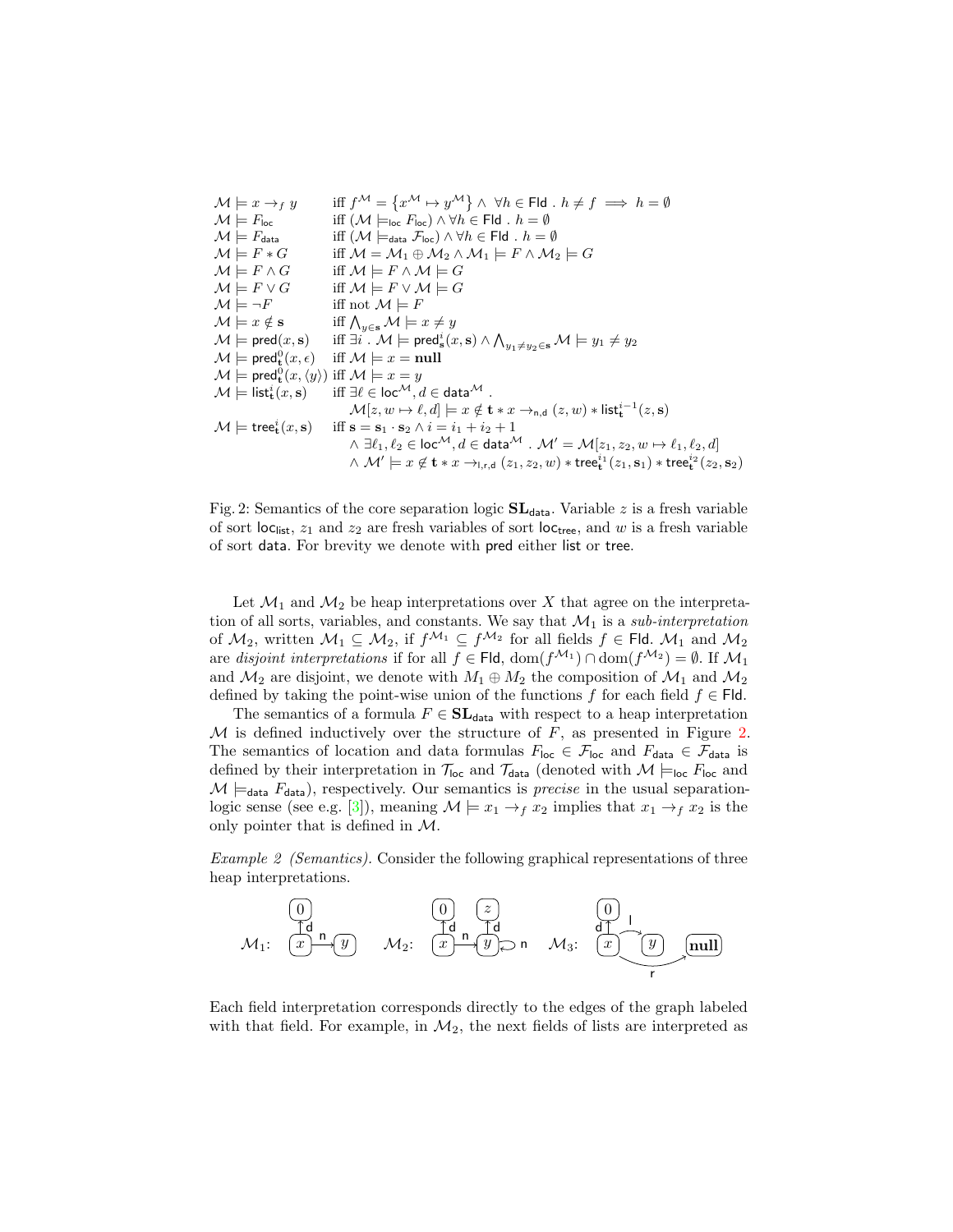$\mathsf{n}^{\mathcal{M}_2} = \{x^{\mathcal{M}_2}, y^{\mathcal{M}_2} \mapsto y^{\mathcal{M}_2}, y^{\mathcal{M}_2}\}\.$  In these interpretations we have that

$$
\mathcal{M}_1 \models \text{list}(x, \langle y \rangle), \quad \mathcal{M}_2 \not\models \text{list}(x, \langle y \rangle), \quad \mathcal{M}_2 \not\models \text{list}(x, \langle y \rangle) * \text{list}(y, \langle y \rangle), \mathcal{M}_2 \models \text{list}(x, \langle y \rangle) * (y \rightarrow_{n,d} (y, z)), \quad \mathcal{M}_3 \models \text{tree}(x, \langle y \rangle) * (x \neq y).
$$

### <span id="page-5-0"></span>3 A Small Model Property for SL<sub>data</sub>

In this section, we show that every satisfiable  $SL_{data}$  formula F is satisfiable by a model with a small interpretation of the loc domain. More precisely, we will derive a size bound that is linear in the number of variables in  $F$ . This result has two implications. First, the satisfiability problem for  $SL_{data}$  is in NP if satisfiability for  $\mathcal{T}_{\text{loc}}$  and  $\mathcal{T}_{\text{data}}$  is in NP, as we can guess and check a polynomially-sized model.<sup>[5](#page-5-1)</sup> Second, as we will argue in Section [5,](#page-10-0) the size bound enables encodings of  $SL<sub>data</sub>$ into SMT without the need to reason about unbounded reachability.

To derive a tight bound, we distinguish between the list variables and the tree variables in F. A variable is a list variable if it appears in at least one atom of the form  $x_1 \rightarrow_n x_2$  or list $(x_1,\langle x_2,\ldots,x_k\rangle)$ ; a variable is a tree variable if it appears in an atom of the form  $x_1 \rightarrow x_2, x_1 \rightarrow r_2$  or tree $(x_1, \langle x_2, \ldots, x_k \rangle)$ . The main result in the current section is the following:

<span id="page-5-2"></span>Theorem 1 (Small-model property for  $SL_{data}$ ). Let F be a satisfiable  $SL_{data}$ formula with  $n_{\text{list}}$  list variables,  $n_{\text{tree}}$  tree variables, and at most  $k \geq 1$  stop locations per tree predicate. Then there is a heap interpretation M that satisfies F such that  $|\mathcal{M}| \leq \max(4, 2n_{\text{list}} + (2 + k)n_{\text{tree}})$ .

*Example 3.* To illustrate the bound of Theorem [1,](#page-5-2) let  $x_1, \ldots, x_n$  be tree variables,  $\mathbf{s} = \langle s_1, \ldots, s_n \rangle$ , for  $n = 2^k$ . Consider the formula tree $(x_1, \mathbf{s}) * \cdots * \text{tree}(x_n, \mathbf{s})$ . A heap that satisfies this formula needs to accommodate n separate trees that all end in n stop points. The smallest such heap  $\mathcal M$  would therefore include n full binary trees with n leaves and have the allocated size  $|\mathcal{M}| = n(n-1)$ . Although this size is quadratic in  $n$ , this is only because we are using  $n$  stop points. In practice, the number of (program) variables pointing into a tree structure will be an upper bound for the number of stop points. This number is generally low—for example at most 2 for many typical tree traversal and tree update algorithms.  $\square$ 

To prove Theorem [1,](#page-5-2) we take an arbitrary model  $\mathcal{M} \models F$  and transform it into a small model M' such that  $\mathcal{M}' \models F$ . We define separate transformations for positive and negative heap interpretations. A positive heap interpretation is one that satisfies a positive spatial formula. More precisely, a heap interpretation M over X is positive if there exists a formula  $F = A_1 * \cdots * A_k$  such that  $\mathcal{M} \models F$ . A heap interpretation that is not positive is negative.

Positive heap interpretations are well behaved. In particular, every unlabeled location in a positive interpretation  $\mathcal M$  is contained in exactly one list or tree in  $M$ , as the separating conjunction precludes sharing of unlabeled allocated

<span id="page-5-1"></span><sup>&</sup>lt;sup>5</sup> This is the case, e.g., in the common case when  $\mathcal{T}_{loc}$  is the theory of equality and  $\mathcal{T}_{data}$  is the theory of linear arithmetic.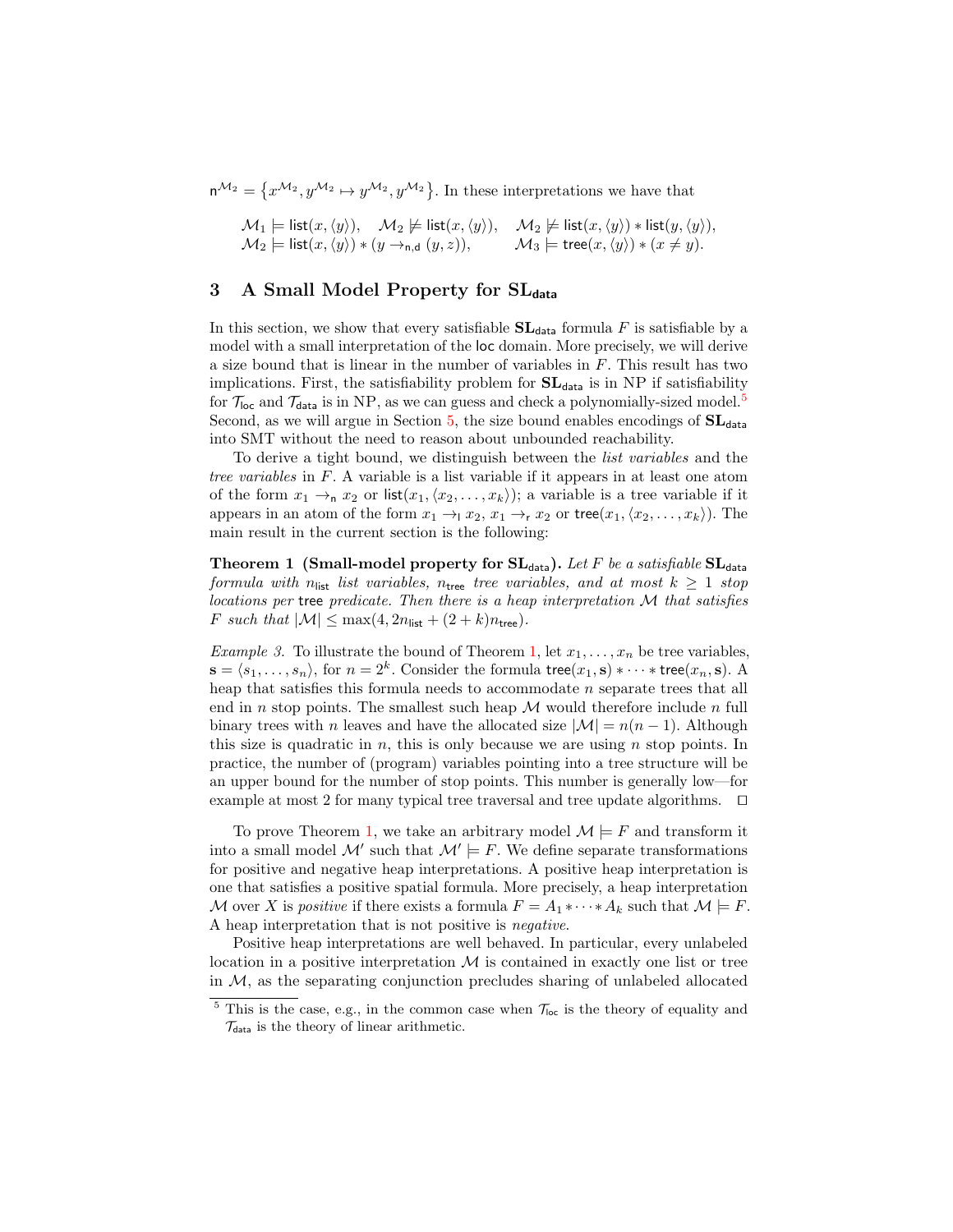locations between multiple data structures. The semantics of the list and tree predicates additionally enforce acyclicity within each data structure and full allocation of all unlabeled locations. We formalize these and related observations in the following lemma.

<span id="page-6-0"></span>**Lemma 1.** In a positive heap interpretation  $\mathcal M$  the following holds:

- 1. Every unlabeled allocated location is fully allocated.
- 2. If  $M = M_1 \oplus M_2$ , with both  $M_1$  and  $M_2$  positive, then every unlabeled and allocated location of M is allocated in exactly one of  $\mathcal{M}_1$  and  $\mathcal{M}_2$ .
- 3. For every unlabeled allocated location  $\ell$ , there is at exactly one x such that  $\ell$  is reachable from  $x^{\mathcal{M}}$  without going through another labeled location, i.e., such that  $x \to_M^+ \ell' \to_M^* \ell$  implies that  $\ell'$  is unlabeled.
- 4. Every loop in M must contain a labeled location: if  $\ell_1 \rightarrow_M^+ \ell_1$ , then every such closed path can be split into  $\ell_1 \to^*_{\mathcal{M}} x^{\mathcal{M}} \to^*_{\mathcal{M}} \ell_1$  for some  $x \in X$ .

Note that by definition, all negative heap interpretations falsify all spatial formulas. So if M is negative and  $\mathcal{M} \models F$ , we know that M falsifies all spatial subformulas of  $F$ , as would any negative heap interpretation. For example, we can replace  $\mathcal M$  by a small model that contains a loop, because such a model is negative by Lemma [1.](#page-6-0) Intuitively, this is why all formulas that are satisfied by negative heap interpretations have the small model property.

<span id="page-6-1"></span>**Lemma 2.** There exists a heap interpretation  $\mathcal{M}_0$ , with  $|\mathcal{M}_0| = 4$ , that falsifies all spatial formulas  $A_1 * \cdots * A_n$ . Moreover, for any negative heap interpretation M and formula F, if  $\mathcal{M} \models F$  then  $\mathcal{M}_0 \models F$ .

For the remainder of this section, we assume that  $F$  is a formula that is satisfiable in a positive interpretation  $M$  over variables  $X$ . First, we define a transformation of heap interpretations that removes a single location from the field interpretations. We then show that, using this transformation, we can minimize  $\mathcal M$  to a model that is still positive and satisfies  $F$ . Finally, we show that the size of this positive minimal model is bounded as in Theorem [1.](#page-5-2)

*Location removal.* Let  $\ell \in \text{loc}^{\mathcal{M}}$  be an allocated location, i.e., there is at least one field  $f \in \{n, l, r\}$  with  $\ell \in \text{dom}(f^{\mathcal{M}})$ . We say that such a location  $\ell_0$  is *removable* through its field f if the field f is defined (allocated) at  $\ell_0$  and for all other fields  $g \neq d$ ,  $g^{\mathcal{M}}(\ell)$  is either **null** or undefined. (Note that this does not preclude that also  $f^{\mathcal{M}}(\ell) = \text{null}$ .) If  $\ell$  is a location removable through its field f, we write  $\mathcal{M}' = \mathcal{M} \setminus \{\ell\}$  for the interpretation that mimics M apart from avoiding the location  $\ell$ , i.e., for all  $g \in \{\mathsf{n}, \mathsf{l}, \mathsf{r}\}\$  and for all locations  $\ell'$ , we define

$$
g^{\mathcal{M}'}(\ell') = \begin{cases} g^{\mathcal{M}}(\ell') & \text{if } \ell' \neq \ell \text{ and } g^{\mathcal{M}}(\ell') \neq \ell \\ g^{\mathcal{M}}(\ell) & \text{if } \ell' \neq \ell \text{ and } g^{\mathcal{M}}(\ell') = \ell \\ \perp & \text{if } \ell' = \ell \end{cases},
$$

In addition, location  $\ell$  is removed from the data interpretation, i.e., we set  $d^{\mathcal{M}'} = d^{\mathcal{M}} \setminus {\{\ell \mapsto d\}}$ . Figure [3](#page-7-0) illustrates location removal for lists and trees.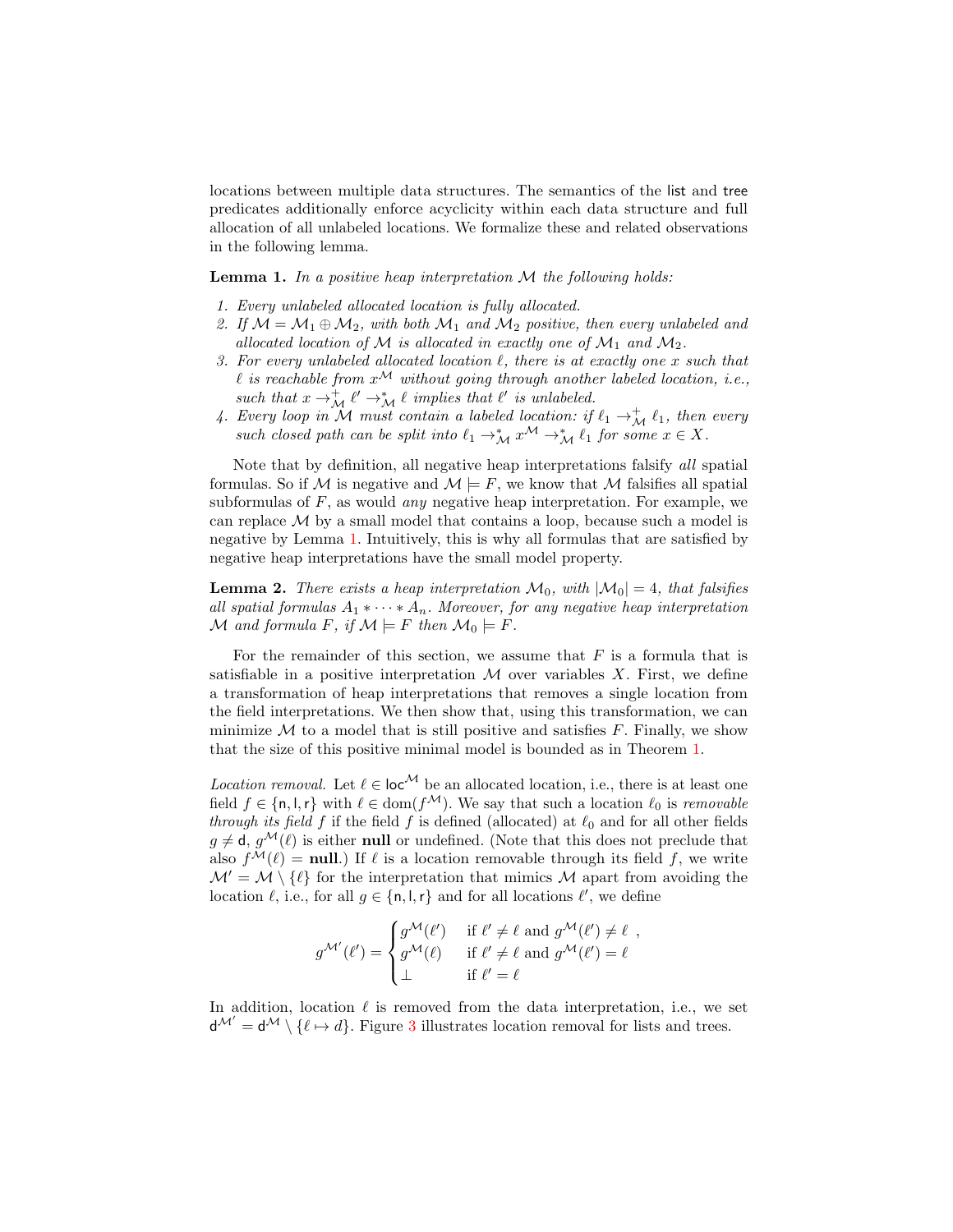<span id="page-7-0"></span>

Fig. 3: Subsequent removal of removable non-essential list locations  $\ell_3$  and  $\ell_2$  and tree location  $\ell_2$ , transforming  $\mathcal{M}_0$  via  $\mathcal{M}_1$  into  $\mathcal{M}_2$  and  $\mathcal{M}_3$  into  $\mathcal{M}_4$ . Essential locations are displayed in green.

Essential locations. Location removal reduces the allocated size of  $M$ . We now characterize the locations that can safely be removed from  $M$  without falsifying the formula F. Assume two distinct labeled locations  $\ell_1$  and  $\ell_2$  from loc<sup>M</sup>. We call a location  $\ell \in \text{loc}^{\mathcal{M}}$  an *induction indicator* for  $(\ell_1, \ell_2)$  if  $\ell_1 \to_M \ell \to_M^{\mathcal{H}} \ell_2$ . Intuitively, a location is an induction indicator if it is a potential witness of a first step of a longer unrolling of an inductive predicate. An induction indicator cannot be removed as such a removal might change the interpretation of a predicate  $x \rightarrow_f y$  from false to true. An allocated location  $\ell$  is an essential location iff  $\ell$  is a labeled location or  $\ell$  is an induction indicator.

*Model minimization.* We now proceed to show that if  $\mathcal{M}' = \mathcal{M} \setminus \{\ell\}$  for a non-essential, removable location  $\ell$ , then  $\mathcal{M} \models F$  if and only if  $\mathcal{M}' \models F$ .

<span id="page-7-1"></span>**Lemma 3.** Let  $\mathcal M$  be a positive heap interpretation over  $X$  and let  $A$  be a spatial atom. Let  $\ell$  be a non-essential, removable location and let  $\mathcal{M}' = \mathcal{M} \setminus \{\ell\}.$  Then  $A \models \mathcal{M}$  if and only if  $\mathcal{M}' \models A$ .

If  $F = A_1 \cdot \cdot \cdot \cdot A_n$  is a separating conjunction, we use that  $\mathcal{M} = \mathcal{M}_1 \oplus \cdot \cdot \cdot \oplus \mathcal{M}_k$ for some  $\mathcal{M}_i$  such that  $\mathcal{M}_i \models A_i$ . By Lemma [1,](#page-6-0)  $\ell$  is fully allocated in exactly one  $\mathcal{M}_i$ , has no direct predecessors outside of  $\mathcal{M}_i$ , and is removable in  $\mathcal{M}_i$ . This lets us reduce the case for the separating conjunction to Lemma [3](#page-7-1) and conclude:

<span id="page-7-2"></span>**Lemma 4.** Let  $F = A_1 \cdot \cdots \cdot A_n$  be a conjunction of spatial atoms  $A_i$ , and let M be a positive heap interpretation. Let  $\ell$  be a non-essential removable location of M, and let  $\mathcal{M}' = \mathcal{M} \setminus \{ \ell \}.$  Then  $\mathcal{M} \models F$  if and only if  $\mathcal{M}' \models F$ .

Finally, by a simple induction proof over the Boolean structure of  $F$  that relies on Lemma [4,](#page-7-2) we conclude:

**Lemma 5.** Let M be a positive heap interpretation over X,  $\ell$  be a non-essential removable location, and let  $\mathcal{M}' = \mathcal{M} \setminus \{ \ell \}.$  Then  $\mathcal{M} \models F$  if and only if  $\mathcal{M}' \models F$ .

It remains to be shown that by iterating location removal, we eventually terminate with a model of a size that satisfies the bound in Theorem [1.](#page-5-2)

*Proof (of Theorem [1\)](#page-5-2).* Let  $\mathcal{M} \models F$ . If F is also satisfied in the small model  $\mathcal{M}_0$  from Lemma [2,](#page-6-1) we are done. Otherwise, consider the DNF form of  $F$ . Since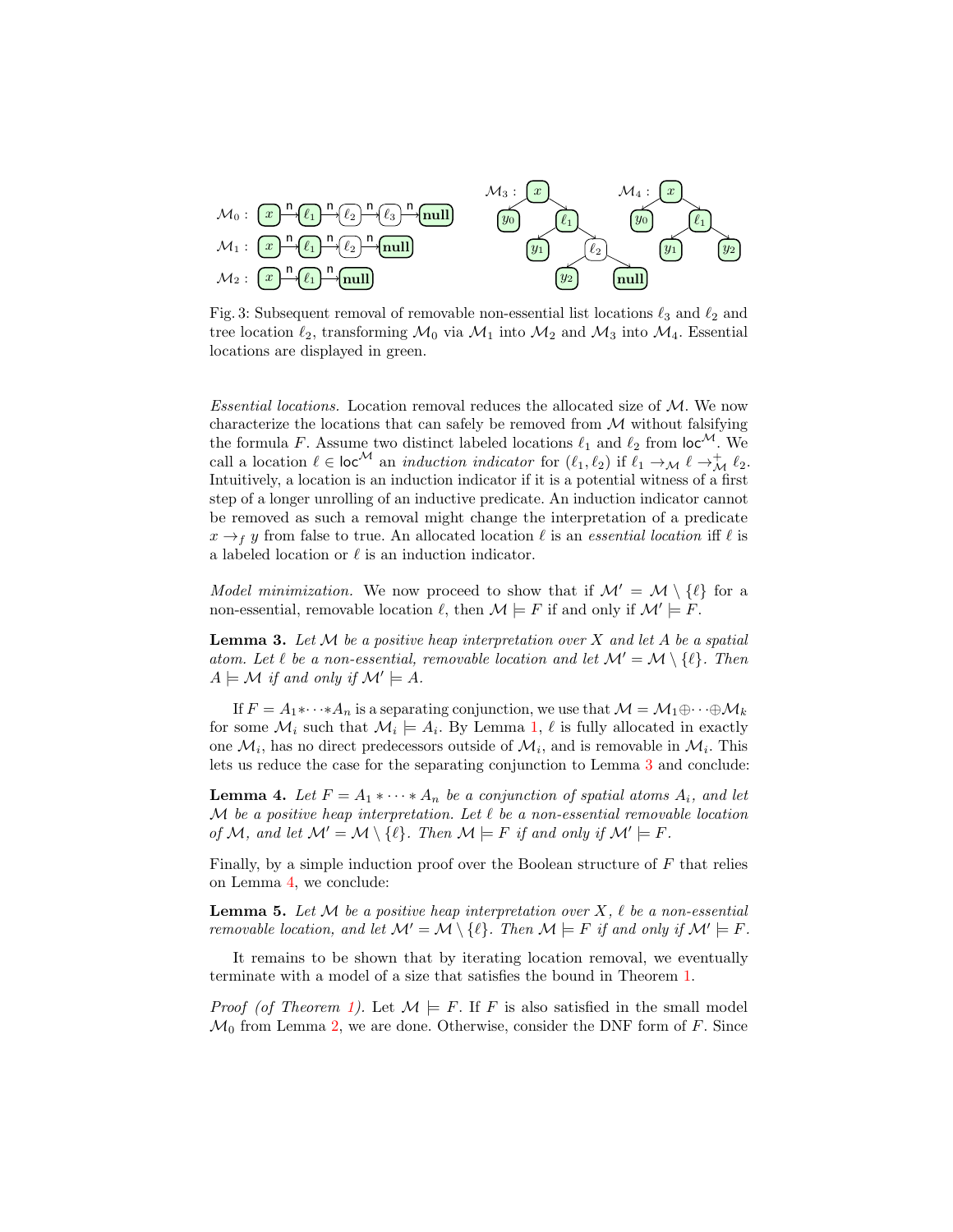$\mathcal{M} \models F,$  there is at least one conjunct  $L_1 \wedge \ldots \wedge L_m$  of the DNF such that  $\mathcal{M} \models L_i,$ for all *i*. If all  $L_i$  are negated, then  $\mathcal{M}_0$  satisfies them, and therefore  $\mathcal{M}_0 \models F$ , contrary to assumption. Therefore, there is at least one positive  $L_i = A_1 * \cdots * A_n$ , with  $\mathcal{M} \models A_1 \cdot \cdots \cdot A_n$ . We iterate location removal until we end in a positive model  $\mathcal{M}' \models F$  and  $\mathcal{M}' \models A_1 \ast \cdots \ast A_n$ , that has no more removable non-essential locations. We estimate the size of  $\mathcal{M}'$ . An allocated location from  $\mathcal{M}'$  is either essential or non-essential.

There are at most  $N_1 = 2n_{\text{list}} + 3n_{\text{tree}}$  allocated essential locations in  $\mathcal{M}'$ : In  $\mathcal{M}'$ , every list location has at most one successor location, and every tree location has at most two direct successors (with respect to  $\rightarrow_{\mathcal{M}}$ ). These are potential induction indicators which, taken together with labeled locations, give a total of at most  $N_1$  essential locations.

Now, let  $\ell$  be an allocated but non-essential location in  $\mathcal{M}'$ . Since  $\mathcal{M}' \models$  $A_1 * \cdots * A_n$ . Location  $\ell$  must be allocated by one of the  $A_i$  atoms.  $A_i$  cannot be a  $\rightarrow_f$  predicate as  $\ell$  would otherwise be labeled and therefore essential.  $A_i$ cannot be a list predicate either, as  $\ell$  would be removable.  $A_i$  must therefore be a tree(x, s) predicate. We claim that both left and right subtree of  $\ell$  must contain (distinct) stop variables  $s_1$  and  $s_2$ . If not, then one of the descendants of  $\ell$  would be removable. The location  $\ell$  is therefore the lowest common ancestor of  $s_1$  and  $s_2$ . Assuming that the number of stop points in s is at most k, for a tree starting at x, there are at most  $k-1$  such common ancestors. Since there can be at most  $n_{\text{tree}}$  non-empty tree predicates among  $A_i$ , there are at most  $N_2 = n_{\text{tree}}(k-1)$ allocated non-essential locations in  $\mathcal{M}'$ . We can thus bound the size of  $\mathcal{M}'$  with  $N_1 + N_2 = 2n_{\text{list}} + (2 + k)n_{\text{tree}}.$ 

#### <span id="page-8-0"></span>4 Extending  $SL<sub>data</sub>$  with Data Constraints

In this section we add to  $SL<sub>data</sub>$  the possibility to constrain the data values in lists and trees by means of passing  $\mathcal{T}_{data}$  formulas as additional parameter to the list and tree predicates. We call the extended logic SL<sup>∗</sup> data. Our goal is to reason about data properties of inductive structures that appear frequently in practice, e.g., a list being sorted, or a tree being a binary search tree.

We assume two dedicated fresh variables  $\alpha$  and  $\beta$  from X of sort data to be used exclusively in data predicates. We call a formula  $P(\alpha)$  a unary data predicate, and a pair  $(f, P(\alpha, \beta))$ , for  $f \in \{\text{n}, \text{l}, \text{r}\}\$ , a binary data predicate. Both types of predicates may also contain other variables from  $\mathcal{X} \setminus \{\alpha, \beta\}$ . We pass a set of data predicates  $P$  as additional parameter to the predicates, obtaining ternary predicates list $(x, s, \mathcal{P})$  and tree $(x, s, \mathcal{P})$ . As before, for brevity, if either of s or  $P$  is empty, we omit them. Semantics of an inductive data predicate  $pred(x, s, P)$ , in a heap interpretation M, are as follows:

- 1. The predicate holds in  $M$  only if it holds without the data constraints, i.e.,  $pred(x, s)$  must be true in M and therefore M describes a pred structure.
- 2. For each unary data predicate  $P(\alpha) \in \mathcal{P}$ , all allocated data in M must satisfy P. More precisely, for all  $(\ell, d) \in d^{\mathcal{M}}$ , we have that  $\mathcal{M}[\alpha \mapsto d] \models_{\text{data}} P$  holds.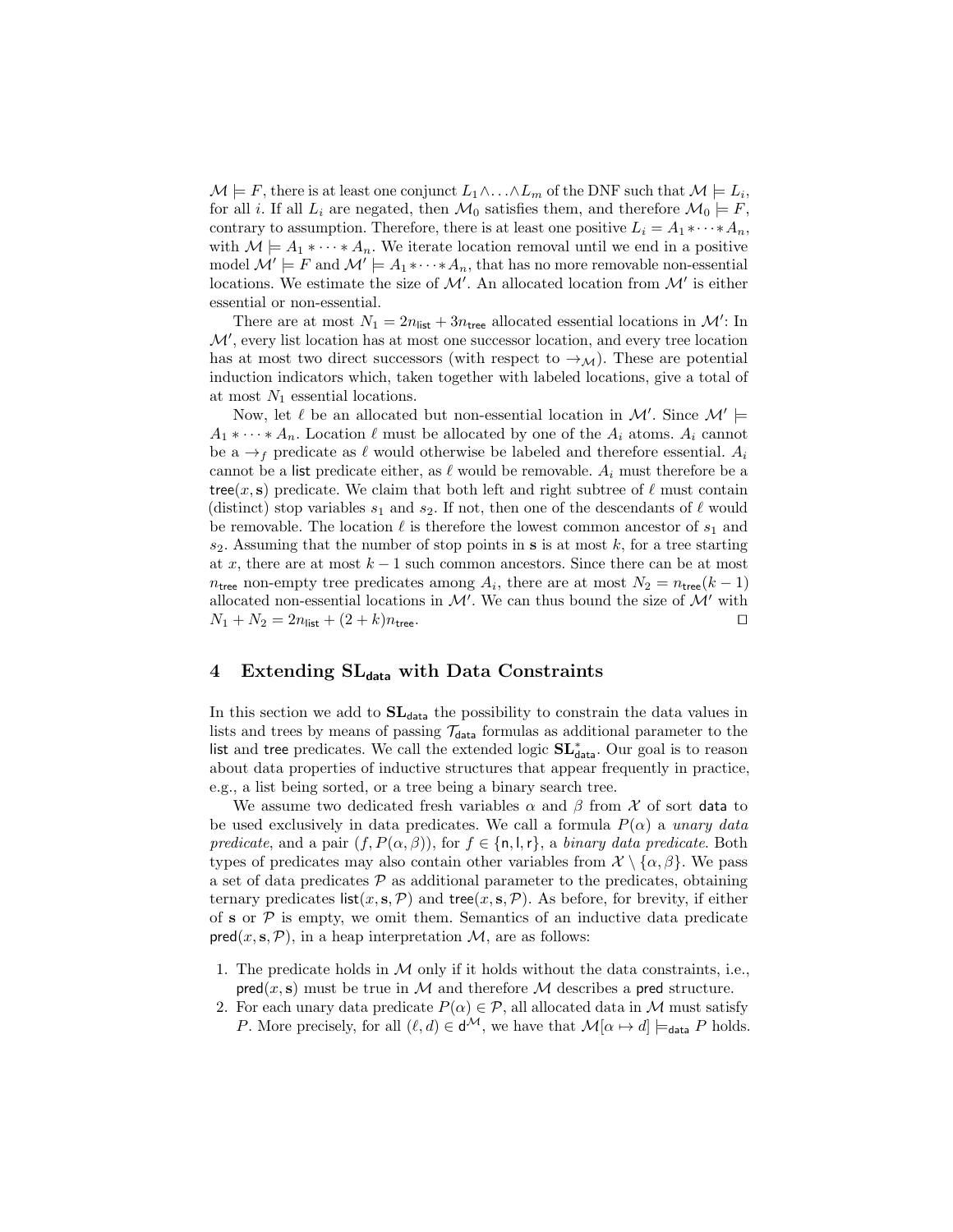3. For each binary predicate  $(f, P(\alpha, \beta)) \in \mathcal{P}$ , all allocated data must be related with all of its f-descendants through P. More precisely, for all  $(\ell_1, d_1),(\ell_2, d_2) \in \mathsf{d}^{\mathcal{M}}$  such that  $f^{\mathcal{M}}(\ell_1) \to_{\mathcal{M}}^* \ell_2$ ,  $\mathcal{M}[\alpha, \beta \mapsto d_1, d_2] \models_{\mathsf{data}} P$ holds.

Example 4 (Data Predicates). We illustrate the inductive predicates through representative examples of data predicates over lists and trees. The predicates

 $list(x, \{(\alpha = 0)\})$ ,  $list(x, \{(\mathsf{n}, \alpha \neq \beta)\})$ ,  $list(x, \{(\mathsf{n}, \alpha < \beta)\})$ ,

describe a list with all data values equal to 0, a list with all data values distinct, and a list with data values increasing. The predicates

$$
\mathsf{tree}(x,\{(\mathsf{l},\beta<\alpha),(\mathsf{r},\beta>\alpha)\})\enspace,\qquad\mathsf{tree}(x,\{(\mathsf{l},\beta<\alpha),(\mathsf{r},\beta<\alpha)\})\enspace,
$$

describe a binary search tree, and a max-heap. Formula  $\textsf{list}(x,\langle m \rangle, \{(\alpha \leq M)\})$ \*  $m \to_{n,d} (y,M) * \text{list}(y, \{(\alpha > M)\})$  describes a partitioned list where the left partition contains elements smaller than the pivot  $m$ , and the right partition contains elements larger than the pivot m. Formula  $\textsf{list}(x) * \textsf{list}(y, \{(\alpha \neq a)\}) \land$  $\neg(\text{list}(x, \{(\alpha \neq a)\}) * \text{list}(y))$  describes a list x that contains a data value a, and a list y that does not contain a, meaning that the sets of values in the lists  $x$ and y are different.  $\Box$ 

We now lift the small-model property to full  $\mathbf{SL}^*_{\text{data}}$ .

<span id="page-9-0"></span>Theorem 2 (Small-model property for  $\mathbf{SL}^*_{\text{data}}$ ). Let F be a satisfiable  $\mathbf{SL}^*_{\text{data}}$ formula with  $n_{\text{list}}$  list variables,  $n_{\text{tree}}$  tree variables,  $m_{\text{list}}$  list predicates with data constraints,  $m_{\text{tree}}$  tree predicates with data constraints, and at most  $k \geq 1$  stop locations per tree predicate. Then there is a heap interpretation M that satisfies  $F \ such \ that \ |\mathcal{M}| \leq \max(4, 2n_{\text{list}} + (3+k)n_{\text{tree}} + 2m_{\text{list}} + 2m_{\text{tree}}).$ 

Intuitively, the changes to the reasoning are minimal since the data predicates are universal, and the location removal does not invalidate predicates that are true. We only must be careful to ensure that location removal does not change the value of a data predicate from false to true.

Example 5. Let  $F = \text{list}(x_1,\langle x_2\rangle, \{(n, P_1)\}) \wedge \neg \text{list}(x_1,\langle x_2\rangle, \{(n, P_2)\})$ , where  $P_1 = (\alpha < \beta)$  and  $P_2 = (2\alpha \le \beta)$ , and consider the following model  $\mathcal{M}_0$ .



We have that  $\mathcal{M}_0 \models F$ . In addition, locations  $\ell_2$  and  $\ell_3$  are not essential and can be removed. But, in models  $\mathcal{M}_1 = \mathcal{M}_0 \setminus \{\ell_2\}$  and  $\mathcal{M}_2 = \mathcal{M}_0 \setminus \{\ell_3\}$ , we have that  $\mathcal{M}_1 \not\models F$  but  $\mathcal{M}_2 \models F$ .

To avoid the situation described above, we must ensure that for each data predicate  $\textsf{pred}(x, \mathbf{s}, \mathcal{P})$  that is falsified due to some  $P \in \mathcal{P}$  being false, we have a designated pair of locations that witness the reason why P is false.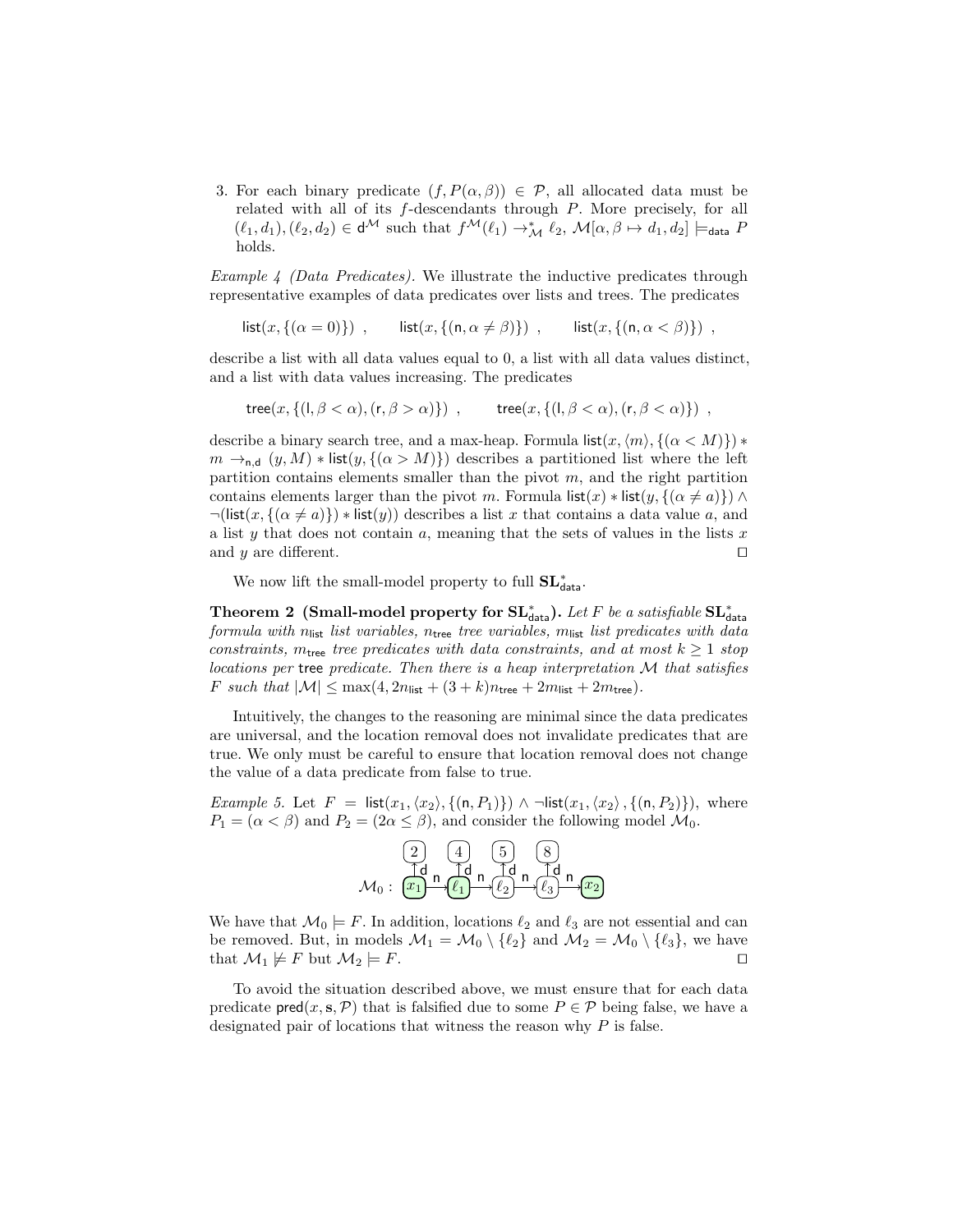*Proof (of Theorem [2\)](#page-9-0).* As in the proof of Theorem [1,](#page-5-2) assume that F has a positive model M, i.e.,  $\mathcal{M} \models A_1 \cdot \cdots \cdot A_n$  for some  $A_i$  from F. In this model, for each falsified data predicate, we designate at most 2 additional locations as essential and proceed with reducing  $\mathcal M$  to  $\mathcal M'$  by removing all removable non-essential locations. The model M' therefore contains at most  $N_1 = 2n_{\text{list}} + 3n_{\text{tree}} + 2m_{\text{list}} + 2m_{\text{list}}$ locations marked as essential. We now count the number of allocated non-essential locations  $\ell$  in M'. As in the proof of Theorem [1,](#page-5-2) location  $\ell$  must be allocated as part of a predicate  $\text{pred}(x, \mathbf{s})$ , whose interpretation can also contain two associated witness locations  $w_1$  and  $w_2$  with  $w_1 \rightarrow^+_{\mathcal{M}'} w_2$ . Location  $\ell$  is then either the lowest common ancestor of two stop location  $s_i^{M'}$  and  $s_j^{M'}$ , or a lowest common ancestor of some stop locations  $s_i^{M'}$  and  $w_2$ . Assuming that the number of stop points in s is at most  $k$ , for a tree starting at  $x$  there are at most  $k$  such common ancestors. Since there can be at most  $n_{\text{tree}}$  non-empty tree predicates among  $A_i$ , there are at most  $N_2 = kn_{\text{tree}}$  allocated non-essential locations in  $\mathcal{M}'$ . We can thus bound the size of M' with  $|M'| \leq N_1 + N_2 = 2n_{\text{list}} + (3 + k)n_{\text{tree}} + 2m_{\text{list}} + 2m_{\text{tree}}.$ 

As opposed to the symbolic-heap family of separation logics (e.g. [\[3,](#page-15-5)[5\]](#page-15-12)), the logic  $\mathbf{SL}^*_{\text{data}}$  is closed under negation, and we can solve the entailment problem  $F \models G$  by checking whether  $F \land \neg G$  is unsatisfiable.

**Corollary 1.** If the satisfiability problem for  $\mathcal{T}_{data}$  is in NP then the satisfiability problem for  $SL^*_{data}$  is in NP, and the entailment problem for  $SL^*_{data}$  is in CONP.

# <span id="page-10-0"></span>5 Encoding  $SL^*_{data}$  into SMT

We now present an encoding of  $\mathbf{SL}^*_{\text{data}}$  formulas into SMT. We show that every formula  $F \in SL_{data}^{*}$  can be encoded in polynomial time (and size) as a formula in the SMT theory of arrays that is satisfiable iff  $F$  is satisfiable. Our approach relies on the theory of arrays extended with combinators that can express constant arrays and express point-wise array operations [\[16\]](#page-15-21). We denote this theory by  $\mathcal{T}_{array}$ . In  $\mathcal{T}_{array}$ , it is possible to express universal statements about array elements without relying on quantifiers. Moreover, the satisfiability of generalized array formulas is decidable in NP with effective decision procedures implemented in popular SMT solvers such as Z3 [\[17\]](#page-15-22) and Boolector [\[21\]](#page-15-23).

The basic theory of arrays defines functions store and  $\cdot[\cdot]$ , as usual (see, e.g.  $[15]$ . The generalized theory adds a constant combinator **K** and a map combinator map such that  $\mathbf{K}(c)[i]=c,$  for a constant  $c,$  and map $_f(A_1,\ldots,A_n)[i]=$  $f(A_1[i], \ldots, A_n[i])$ , for a function f. The array combinators are expressive enough to express basic set-theoretic operations. For example, we can view a set of locations as an array mapping loc to Bool and define set operations as follows

$$
\{x\} = \text{store}(\mathbf{K}(\bot), x, \top) \quad x \in X = X[x] \quad \text{empty}(X) = (X = \mathbf{K}(\bot))
$$
  

$$
X \subseteq Y = \text{map}_{\Rightarrow}(X, Y) \quad X \cup Y = \text{map}_{\vee}(X, Y) \quad X \cap Y = \text{map}_{\wedge}(X, Y)
$$

In the following, we use the set notation as a shorthand for the equivalent array encoding. We denote array variables that represent sets in capital letters (e.g.,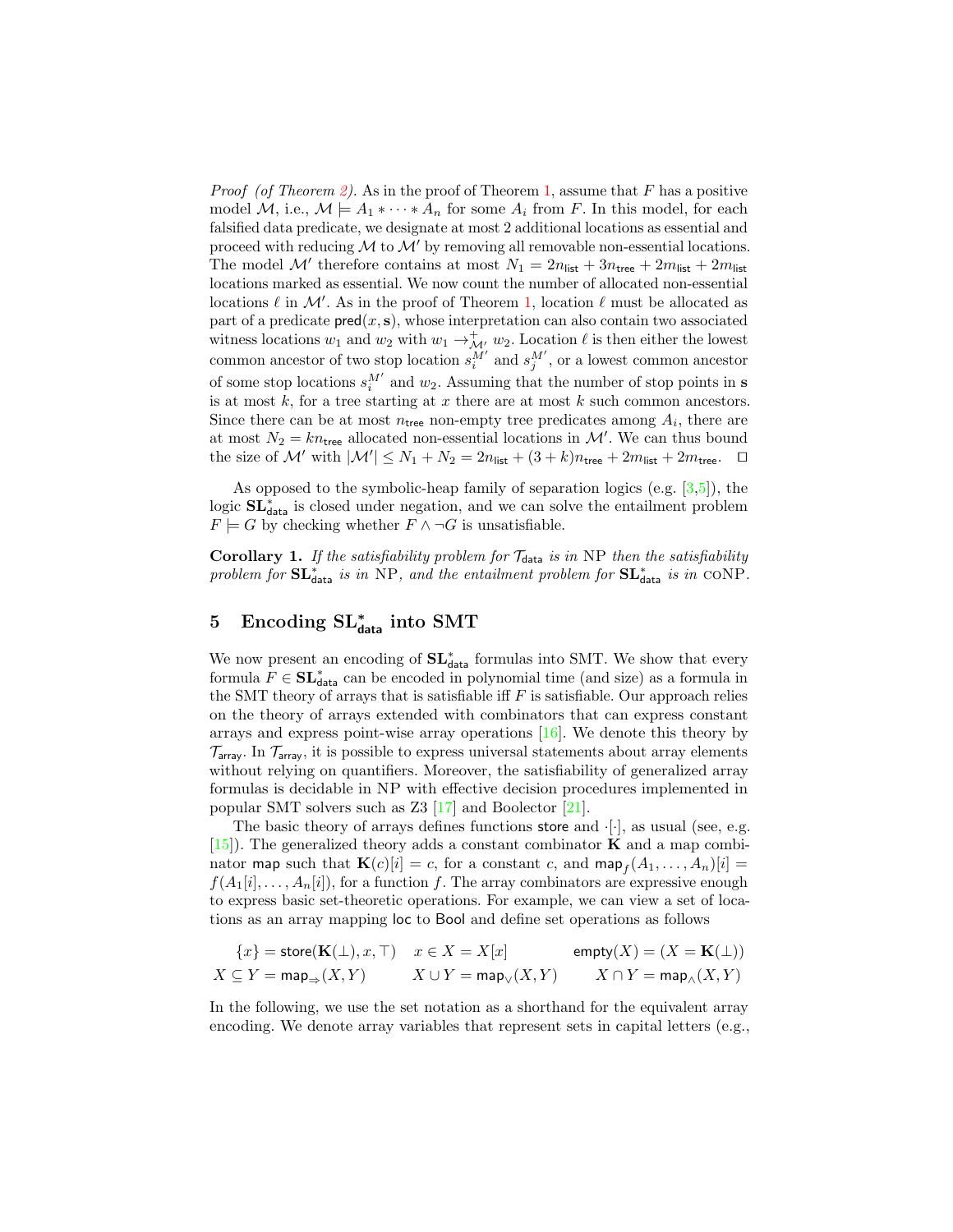X), and vectors of array variables in boldface (e.g.,  $\mathbf{X} = \langle X_1, \ldots, X_n \rangle$ ). To ease notation we overload predicates over sets to predicates over vectors of sets in a point-wise manner and write, e.g.,  $\mathsf{empty}(\mathbf{X})$  for  $\bigwedge \mathsf{empty}(X_i),$  and  $\mathbf{X} = \mathbf{Y} \cup \mathbf{Z}$ for  $\bigwedge X_i = Y_i \cup Z_i$ .

To each  $SL_{data}^*$  interpretation  $\mathcal{M}_{SL}$ , of size N, we associate an equivalent firstorder model  $M_{\text{SMT}}$  in the theory  $\mathcal{T}_{\text{array}} \oplus \mathcal{T}_{\text{data}} \oplus \mathcal{T}_{\text{loc}}$  as follows.  $M_{\text{SMT}}$  interprets each sort from  $\mathcal{M}_{\text{SL}}$  as the same sort; each partial function  $f \in \text{Fld}$  in  $\mathcal{M}_{\text{SL}}$  as an array f of the same sort; and the domain of each partial function  $f \in \mathsf{Fld}$  in  $\mathcal{M}_{\text{SL}}$  as a dedicated set variable  $X_f$ . The interpretation  $f^{\mathcal{M}_{\text{SMT}}}$  of a field is an array mapping each  $\ell \in \text{dom}(f^{\mathcal{M}_{\text{SL}}})$  to  $f^{\mathcal{M}_{\text{SL}}}(\ell)$ , and to an arbitrary well-sorted value otherwise. The interpretation of  $X_f^{\mathcal{M}_{\text{surf}}}$  is an array representing the set  $dom(f^{\mathcal{M}_{\text{SL}}})$ . The interpretation  $\mathcal{M}_{\text{SMT}}$  also includes N dedicated location variables  $x_1, \ldots, x_N$ , and a set of locations X interpreted so that  $X = X_n \cup X_1 \cup X_r$  and  $X \subseteq \{x_1, \ldots, x_N\}$  holds. Other variables and constants are interpreted in  $\mathcal{M}_{\text{SMI}}$ as they are in  $\mathcal{M}_{\text{SL}}$ .

The following SMT formula  $\Delta_{SL}^N$  defines  $SL_{data}^*$  heap interpretations of size at most N.

$$
\varDelta_{\mathrm{SL}}^N \stackrel{\mathrm{def}}{=} X = \bigcup_{f \in \mathsf{Fld}} X_f \land X \subseteq \{x_1, \dots, x_N\} \land \mathbf{null} \not\in X \land \mathsf{empty}(X_\mathsf{n} \cap (X_\mathsf{l} \cup X_\mathsf{r}))
$$

Formula  $\Delta_{\text{SL}}^{N}$  makes sure that the allocated heap size is at most N, that **null** is not allocated, and that no variable is treated as both a list and a tree location. In the following we always denote with  $\mathbf{X} = \langle X_{n}, X_{1}, X_{r}, X_{d} \rangle$  the vector of dedicated set variables denoting field footprints.

SMT Translation. The encoding function  $\mathsf{T}_N$  that translates basic  $\mathbf{SL}^*_{\text{data}}$  formulas to SMT is shown in Figure [4.](#page-12-0) We start without inductive predicates, following the approach from [\[19\]](#page-15-2). The function  $\mathsf{T}_N$  takes an  $\mathbf{SL}^*_{\text{data}}$  formula F and translates F into an SMT formula  $F' = \mathsf{T}_N(F)$  so that F' is satisfiable if and only if F is satisfiable in a model of size at most  $N$ . The translation relies on two auxiliary functions:  $\mathsf{T}_{N}^{b}(F)$ , that translates the Boolean structure of F recursively; and  $\mathsf{T}^s_N(F,\mathbf Y),$  that translates spatial formulas. Both functions take as input a formula (and a footprint Y to define) and return a triple  $\langle A, B, Z \rangle$ , where A and B together define the semantics of  $F$  and  $Z$  is the set of all fresh variables introduced by the translation. The encoding is straightforward, with the exception of negation. Let  $\mathsf{T}_{N}^{b}(F) = \langle A, B, Z \rangle$ . In order for our encoding to be correct, we make sure that the following properties hold.

Correctness:  $\mathcal{M}_{\text{SL}}^N \models F$  iff  $\mathcal{M}_{\text{SMT}}^N \models \exists Z \ . \ A \land B;$ Z-Existence:  $\exists Z \cdot B$  is valid; and Z-Equivalence:  $B(Z_1) \wedge B(Z_2) \Rightarrow A(Z_1) = A(Z_2)$  is valid.

The correctness property ensures that the encoding correctly encodes the  $\mathbf{SL}^*_{\textsf{data}}$ semantics:  $F$  is true in a heap interpretation of size  $N$  iff it is true in the corresponding SMT model. Z-Existence and Z-Equivalence make sure that the encoding can accommodate negation: the  $B$  part of the translation is a "definition"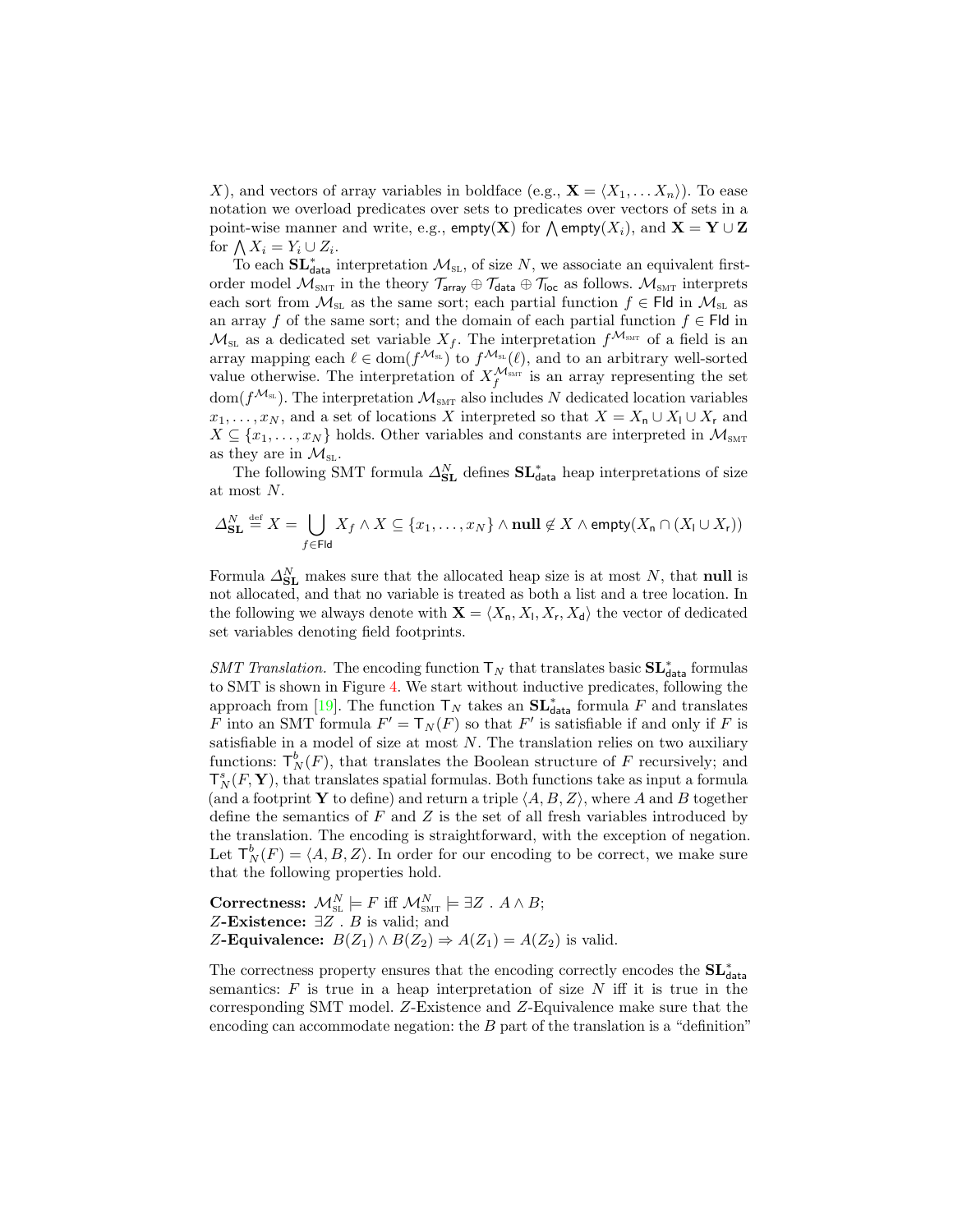<span id="page-12-0"></span> $\mathsf{T}^s_N(F_{\mathsf{loc}}, \mathbf{Y}) = \langle F_{\mathsf{loc}}, \mathsf{empty}(\mathbf{Y}), \emptyset \rangle$  $\mathsf{T}_{N}^{s}(F_{\mathsf{data}}, \mathbf{Y}) = \langle F_{\mathsf{data}}, \mathsf{empty}(\mathbf{Y}), \emptyset \rangle$  $\mathsf{T}^s_N(x \to_f y, \mathbf{Y}) = \langle f(x) = y, Y_f = \{x\} \land \mathsf{empty}(\mathbf{Y} \setminus Y_f), \emptyset \rangle$  $\mathsf{T}_{N}^{s}(F_{1}*F_{2}, \mathbf{Y}) = \mathrm{let} \mathbf{Y}_{1}, \mathbf{Y}_{2} \mathrm{ be fresh}$  in let  $\langle A_1, B_1, Z_1 \rangle = \mathsf{T}_N^s(F_1, \mathbf{Y}_1), \langle A_2, B_2, Z_2 \rangle = \mathsf{T}_N^s(F_2, \mathbf{Y}_2)$  in let  $Z = Z_1 \cup Z_2 \cup Y_1 \cup Y_2$  in  $\langle A_1 \wedge A_2 \wedge \text{empty}(\mathbf{Y}_1 \cap \mathbf{Y}_2), B_1 \wedge B_2 \wedge \mathbf{Y} = \mathbf{Y}_1 \cup \mathbf{Y}_2, Z \rangle$  $\mathsf{T}^b_N(F) = \mathrm{let }\; \mathbf{Y} \; \mathrm{be \; fresh}, \, \langle A, B, Z \rangle = \mathsf{T}^s_N(F, \mathbf{Y}) \; \mathrm{in} \; \langle A \wedge \mathbf{X} = \mathbf{Y}, B, Z \cup \mathbf{Y} \rangle$  $\mathsf{T}_{N}^{b}(\neg F) = \mathrm{let} \ \langle A, B, Z \rangle = \mathsf{T}_{N}^{b}(F) \text{ in } \langle \neg A, B, Z \rangle$  $\mathsf{T}_{N}^{b}(F_{1}\wedge F_{2}) = \mathrm{let} \ \langle A_{1}, B_{1}, Z_{1}\rangle = \mathsf{T}_{N}^{b}(F_{1}), \langle A_{2}, B_{2}, Z_{2}\rangle = \mathsf{T}_{N}^{b}(F_{2}) \ \mathrm{in}$  $\langle A_1 \wedge A_2, B_1 \wedge B_2, Z_1 \cup Z_2 \rangle$  $\mathsf{T}_{N}^{b}(F_{1}\vee F_{2}) = \mathrm{let} \ \langle A_{1}, B_{1}, Z_{1}\rangle = \mathsf{T}_{N}^{b}(F_{1}), \langle A_{2}, B_{2}, Z_{2}\rangle = \mathsf{T}_{N}^{b}(F_{2}) \ \mathrm{in}$  $\langle A_1 \vee A_2, B_1 \wedge B_2, Z_1 \cup Z_2 \rangle$  $\mathsf{T}_N(F) = \mathrm{let} \ \mathsf{T}_N^b(F) = \langle A, B, Z \rangle \text{ in } A \wedge B \wedge \Delta_{\mathrm{SL}}^N$ 

Fig. 4: SMT encoding for the core fragment of  $SL<sub>data</sub>$  without inductive predicates.

of the fresh variables  $Z$ : variables  $Z$  can be assigned in each model to satisfy  $B$ , in a way that the A part cannot distinguish. These properties allow us to ensure correctness of the translation of negation  $\neg F$ . Assuming that  $\mathsf{T}^b_N(F) = \langle A, B, Z \rangle$ , we can derive the encoding of negation as

<span id="page-12-1"></span>
$$
\mathcal{M}_{\text{SL}}^N \models \neg F \qquad \qquad \text{iff} \qquad \mathcal{M}_{\text{SL}}^N \not\models F \qquad \qquad \text{iff} \qquad (1)
$$

$$
\mathcal{M}_{\text{SMT}}^N \not\models \exists Z.A \land B \qquad \text{iff} \qquad \mathcal{M}_{\text{SMT}}^N \models \neg \exists Z.A \land B \qquad \text{iff} \qquad (2)
$$

$$
\mathcal{M}_{\text{SMT}}^N \models \forall Z.B \Rightarrow \neg A \qquad \text{iff} \qquad \mathcal{M}_{\text{SMT}}^N \models \exists Z.B \land \neg A \tag{3}
$$

where the equivalence  $(3)$  follows from Z-existence and Z-equivalence.

Lists and Trees. The translation of an inductive predicate  $\mathsf{T}_{N}^{s}(\mathsf{pred}(x, \mathbf{s}, \mathcal{P}), \mathbf{Y}),$ with  $\mathbf{s} = \langle s_1, \ldots, s_k \rangle$ , for model sizes of at most N, introduces fresh binary predicates  $r_1^Z, \ldots, r_N^Z$ , and a fresh location set Z. These fresh predicates are meant to represent reachability in up to  $N$  steps within the set  $Z$ . Location set  $Z$  will represent all nodes reachable from  $x$  allocated within the predicate. Throughout the remainder of the section, we assume that x, s,  $\mathcal{P}, \mathbf{Y}, Z, r_i^Z$  and N are fixed and in scope of all definitions. We also assume sets of fields  $F_{\text{pred}}$  and  $F_{\text{pred}}^d$ , defined as  $F_{\text{list}} = \{\mathsf{n}\}\$  and  $F_{\text{list}}^d = \{\mathsf{n},\mathsf{d}\}\$ , or  $F_{\text{tree}} = \{\mathsf{l},\mathsf{r}\}\$  and  $F_{\text{tree}}^d = \{\mathsf{l},\mathsf{r},\mathsf{d}\}\$ .

To fully define translation function  $\mathsf{T}^s_N$ , we will define auxiliary helper formulas. To start with, we define the following functions for convenience:  $\mathsf{isstop}(x) \stackrel{\text{def}}{=} x =$ null  $\vee \bigvee_{s \in \mathbf{s}} x = s$ , defining stop nodes;  $S(x, y) \stackrel{\text{def}}{=} \bigvee_{f \in F_{\text{pred}}} f[x] = y$ , defining a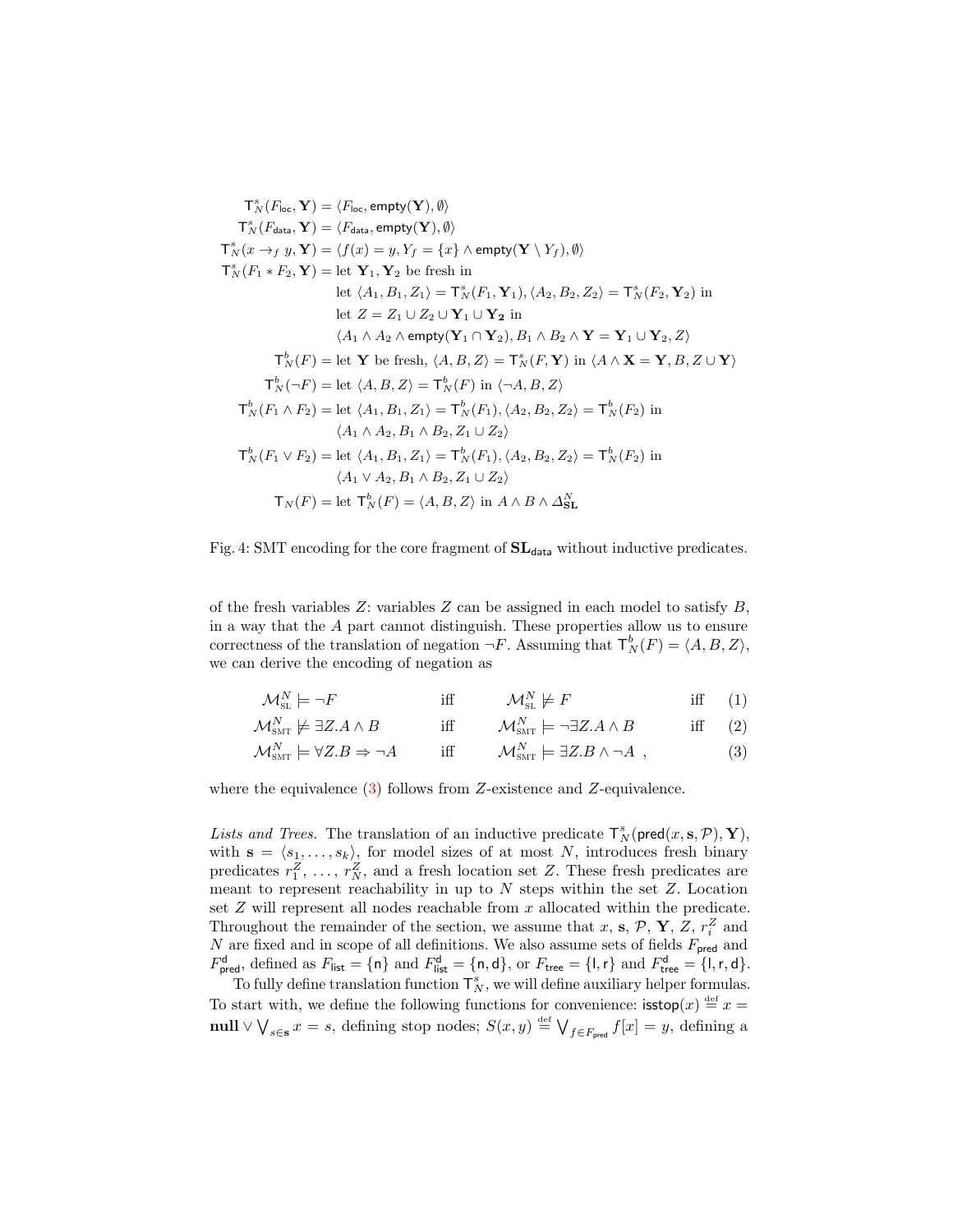successor node; and define $Y\stackrel{\textrm{\tiny{def}}}{=} \bigwedge_{f\in F^\mathsf{d}_\mathsf{pred}} Y_f = Z\wedge \bigwedge_{f\in \mathsf{Fld}\setminus F^\mathsf{d}_\mathsf{pred}} Y_f = \emptyset,$  defining pred-relevant elements of  $Y$  in terms of the footprint  $Z$ .

Although reachability is not expressible in first-order logic, since we are only interested in finite reachability with respect to the model elements  $x_1, \ldots, x_N$ , we can define the reachability predicates  $r_K^Z$ , for  $1 \leq K \leq N$ , as follows.

$$
R_1 \stackrel{\text{def}}{=} \bigwedge_{1 \le i,j \le N} r_1^Z(x_i, x_j) \Leftrightarrow (x_i \in Z \land \neg \text{isstop}(x_j) \land S(x_i, x_j))
$$

$$
R_K \stackrel{\text{def}}{=} \bigwedge_{1 \le i,j \le N} r_K^Z(x_i, x_j) \Leftrightarrow (r_{K-1}^Z(x_i, x_j) \lor \bigvee_{1 \le k \le n} (r_{K-1}^Z(x_i, x_k) \land r_1^Z(x_k, x_j))
$$

$$
\text{reachability} \stackrel{\text{def}}{=} R_1 \land R_2 \land \dots \land R_N
$$

In addition, we define the function  $r_N^Z(x, y, f) \stackrel{\text{def}}{=} f[x] = y \vee (f[x] \in Z \wedge$  $r_N^Z(f[x_i], x_j)$  to denote that y is reachable from x through f as the first step. We can now define the formula footprint that asserts that the set  $Z$  (the footprint of  $pred$ ) is defined as the set of locations reachable from  $x$ .

$$
\begin{array}{ll}\n\text{emptyZ} & \stackrel{\text{def}}{=} \text{isstop}(x) \vee (\bigwedge_{1 \leq i \leq N} x \neq x_i) \\
\text{footprint} & \stackrel{\text{def}}{=} Z \subseteq \{x_1, \dots, x_N\} \wedge (\text{emptyZ} \Rightarrow Z = \emptyset) \wedge \\
&\qquad \wedge \left(\neg \text{emptyZ} \Rightarrow \bigwedge_{1 \leq i \leq N} \left( (x_i \in Z) \Leftrightarrow \left( (x_i = x) \vee r_N^Z(x, x_i) \right) \right) \right)\n\end{array}
$$

Next, the formula structure ensures that the elements of the pred are part of an acyclic data structure, starting at  $x$ , with no sharing of non-null nodes.

oneparent 
$$
\stackrel{\text{def}}{=} \bigwedge_{1 \leq i \leq N} x_i \in Z \Rightarrow \bigwedge_{f \neq g \in F_{\text{pred}}} (f[x_i] = g[x_i] \Rightarrow f[x_i] = \text{null})
$$

\n $\wedge \bigwedge_{1 \leq j \leq N} x_j \in Z \wedge x_i \neq x_j \Rightarrow \bigwedge_{f,g \in F_{\text{pred}}} (f[x_i] = g[x_j] \Rightarrow f[x_i] = \text{null})$ 

\nstructure  $\stackrel{\text{def}}{=} (\neg \text{isstop}(x) \Rightarrow x \in Z) \wedge \text{oneparent} \wedge \neg r_N^Z(x, x)$ 

For ensuring stop node properties, we assert that the stop nodes of pred are pairwise different, occur exactly once, are the only leaves of the structure, and, for trees, are ordered the same way as prescribed by the vector  $\mathbf{s} = \langle s_1, \ldots, s_k \rangle$ .

$$
\begin{aligned} \text{stopseq} & \stackrel{\text{def}}{=} (\text{isstop}(x) \Rightarrow \bigwedge_{s \in \mathbf{s}} x = s) \land \bigwedge_{1 \leq i < j \leq k} s_i \neq s_j \\ \text{stopscoreur} & \stackrel{\text{def}}{=} \neg \text{isstop}(x) \implies \bigwedge_{s \in \mathbf{s}} \bigvee_{1 \leq i < j \leq k} (x_p \in Z \land S(x_p, s)) \\ \text{stopleaves} & \stackrel{\text{def}}{=} \bigwedge_{1 \leq i \leq N} \bigwedge_{f \in F_{\text{pred}}} (x_i \in Z \land f[x_i] \notin Z) \Rightarrow \text{isstop}(f[x_i]) \\ \text{fstop}(x_p, f, s) & \stackrel{\text{def}}{=} f[x_p] = s \lor \bigvee_{1 \leq c \leq N} r_N^Z(x_p, x_c, f) \land x_c \in Z \land S(x_c, s) \\ & \stackrel{1 \leq c \leq N}{=} \bigwedge_{1 \leq i < k} \bigvee_{1 \leq p \leq N} x_p \in Z \land \text{fstop}(x_p, \text{l}, s_i) \land \text{fstop}(x_p, \text{r}, s_{i+1}) \bigwedge \text{fstop}(x_p, \text{r}, s_{i+1}) \bigwedge \text{fstop}(x_p, \text{r}, s_{i+1}) \bigwedge \text{fstop}(x_p, \text{r}, s_{i+1}) \bigwedge \text{fstop}(x_p, \text{r}, s_{i+1}) \bigwedge \text{fstop}(x_p, \text{r}, s_{i+1}) \bigwedge \text{fstop}(x_p, \text{r}, s_{i+1}) \bigwedge \text{fstop}(x_p, \text{r}, s_{i+1}) \bigwedge \text{fstop}(x_p, \text{r}, s_{i+1}) \bigwedge \text{fstop}(x_p, \text{r}, s_{i+1}) \bigwedge \text{fstop}(x_p, \text{r}, s_{i+1}) \bigwedge \text{fstop}(x_p, \text{r}, s_{i+1}) \bigwedge \text{fstop}(x_p, \text{r}, s_{i+1}) \bigwedge \text{fstop}(x_p, \text{r}, s_{i+1}) \bigwedge \text{fstop}(x_p, \text{r}, s_{i+1}) \bigwedge \text{fstop}(x_p, \text{r}, s_{i+1}) \
$$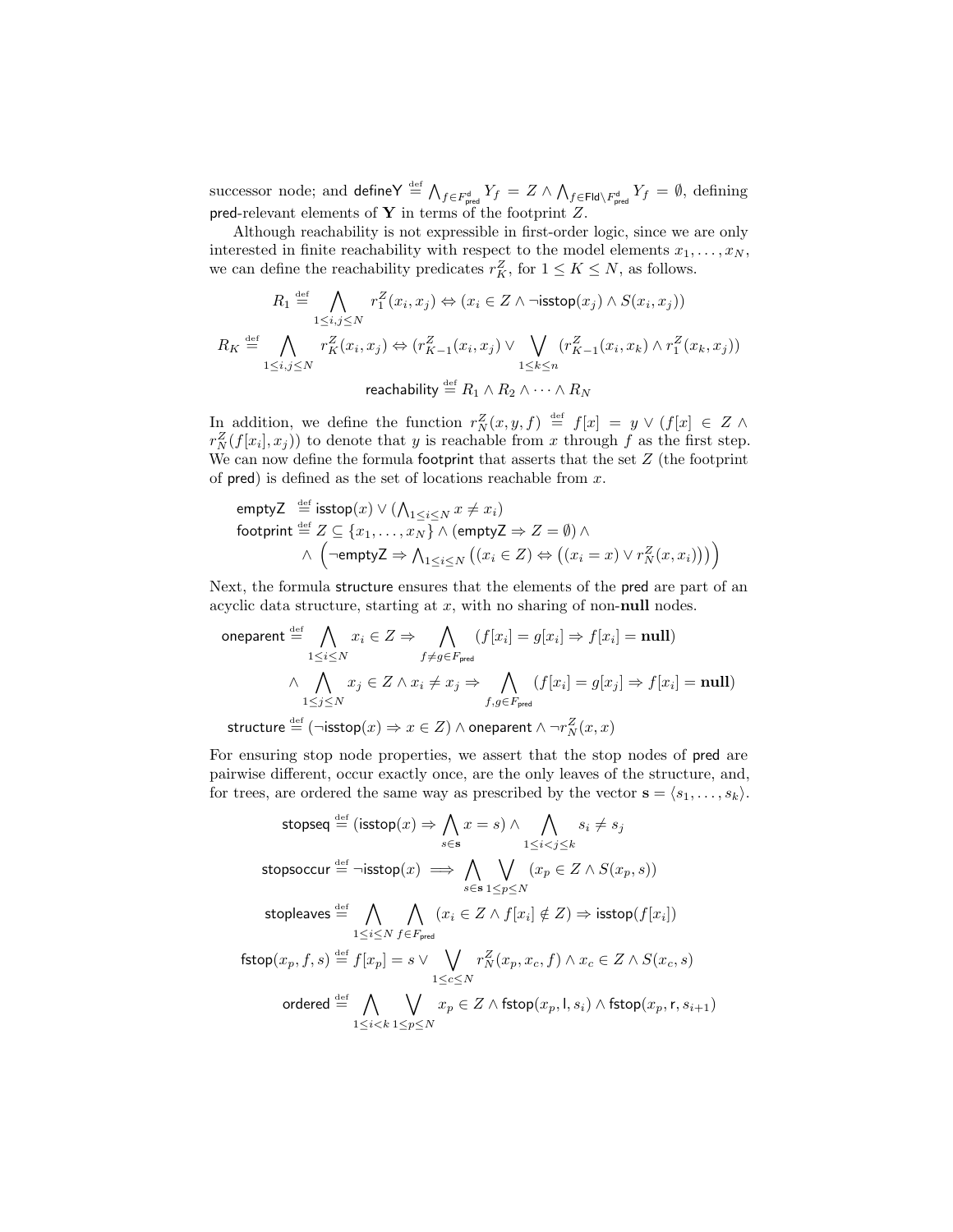We combine the above constraints into stops<sup>list  $\stackrel{\text{def}}{=}$  stopsoccur∧stopseq∧stopleaves</sup> and stops<sup>tree</sup>  $\stackrel{\text{def}}{=}$  stopsoccur  $\wedge$  stopseq  $\wedge$  stopleaves  $\wedge$  ordered. Finally, we define the data formula that ensures that the data allocated in the predicate respects the given (unary and binary) data predicates.

$$
\begin{aligned}\n\text{udata}(P) & \stackrel{\text{def}}{=} \text{map}_{\Rightarrow}(Z, \text{map}_P(\mathsf{d})) = \mathbf{K}(\top) \\
\text{bdata}(f, P) & \stackrel{\text{def}}{=} \bigwedge_{1 \leq i, j \leq N} x_i, x_j \in Z \land r_N^Z(x_i, x_j, f) \Rightarrow P(x_i, x_j) \\
\text{data} & \stackrel{\text{def}}{=} \bigwedge_{1 \leq i, j \leq N} \text{udata}(P) \land \bigwedge_{(f, P) \in \mathcal{P}} \text{bdata}_N(f, P)\n\end{aligned}
$$

Putting all the auxiliary formulas together, we define the translation of inductive predicates  $pred \in \{list, tree\}$  to SMT as follows.

$$
T_N^s(\text{pred}(x, \mathbf{s}, \mathcal{P}), \mathbf{Y}) = \text{let } r_1^Z, \dots, r_N^Z, Z \text{ be fresh}
$$
  
let  $A = \text{structure } \wedge \text{ stops}^{\text{pred}} \wedge \text{data}$   
let  $B = \text{reachability } \wedge \text{footprint } \wedge \text{define} \vee \text{ in}$   
 $\langle A, B, \{r_1^Z, \dots, r_N^Z, Z\} \rangle$ 

It is important to note that the formulas  $R_K$  only ensure that the predicates  $r_K^Z$  are fully defined on the set  $\{x_1, \ldots, x_N\}$  and can be interpreted arbitrarily elsewhere. Nevertheless, this is sufficient for the translation to be correct. By inspection, it can be seen that the  $A$  part of the translation cannot distinguish two interpretations of  $r_K^Z$  that differ only outside of  $\{x_1, \ldots, x_N\}$ . This is crucial for the correctness of the encoding as it supports the Z-Equivalence property of the translation.

**Theorem 3.** Let F be a  $SL^*_{data}$  formula and N be the bound given by Theorem [2.](#page-9-0) Then F is  $SL_{data}^*$ -satisfiable if and only if the SMT translation  $F' = T_N(F)$  is satisfiable. Moreover, the translation  $F'$  is polynomial in the size of  $F$ .

As  $\mathcal{T}_{\text{array}}$  is in NP, this yields an NP decision procedure for  $SL_{\text{data}}^*$  if  $\mathcal{T}_{\text{data}}$  is in NP, matching the complexity result from Section [4.](#page-8-0)

#### <span id="page-14-0"></span>6 Conclusion

We defined a new fragment of separation logic,  $SL^*_{data}$ , which supports lists, trees, and data constraints.  $SL_{data}^{*}$  allows us to formalize common data structures such as max-heaps and binary search trees. Despite this expressiveness, satisfiability and entailment of  $SL^*_{data}$  formulas are decidable in NP and CONP, respectively. This follows from the logic's small-model property: Every model of an  $SL_{data}^*$ formula can be converted into a small model by removing unnecessary locations. We derived a bound that is linear in the number of variables and thus enables a polynomial encoding into SMT. An implementation, which remains future work, can be based on off-the-shelf SMT solvers. In addition, we plan to extend our approach to doubly-linked and nested data structures, as well as to abduction.